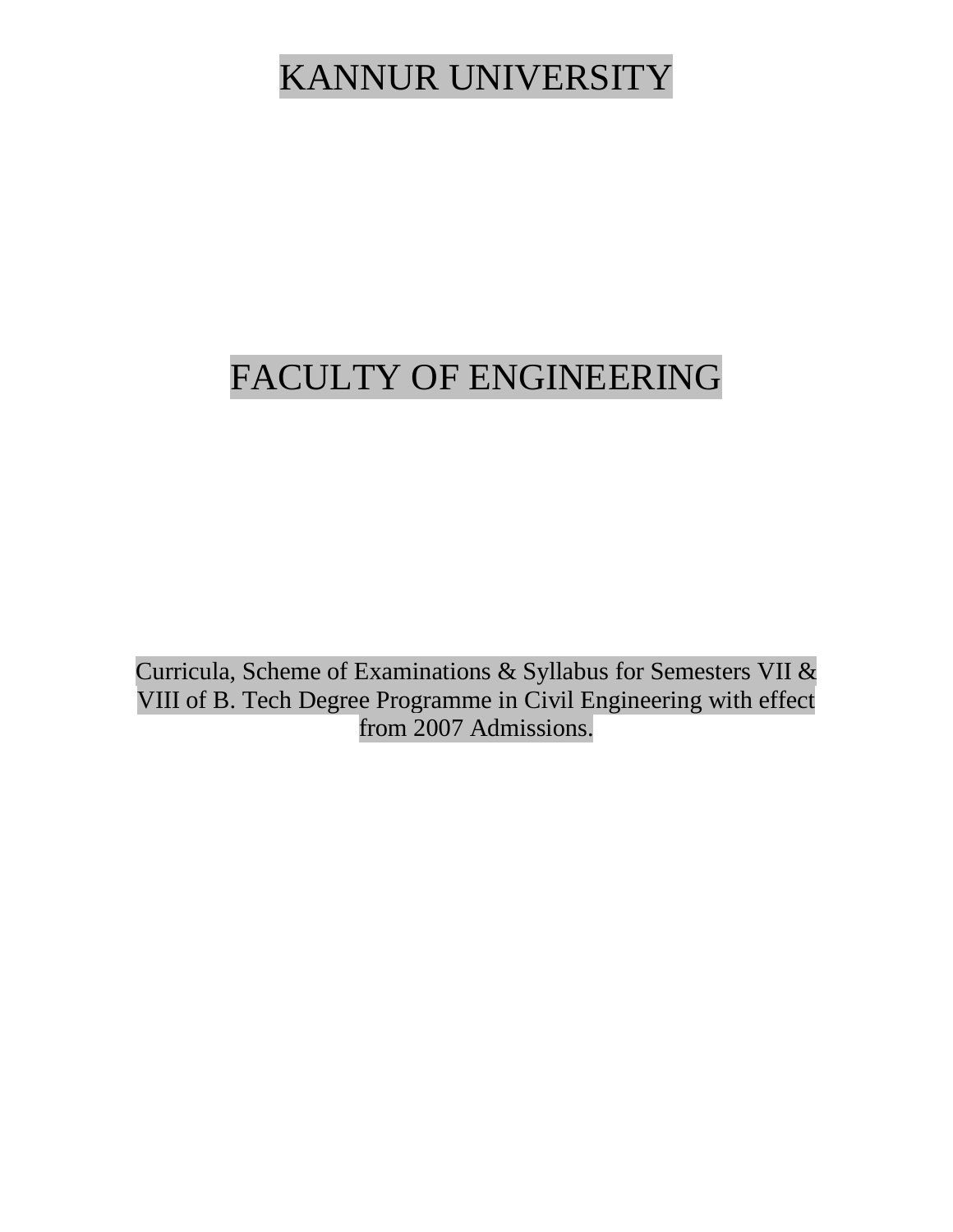# **SEVENTH SEMESTER**

| Code                               | <b>Subject</b>                        |    | Hrs / week |                          | <b>Sessional</b><br><b>Marks</b> | <b>University</b><br><b>Exam</b> |              |
|------------------------------------|---------------------------------------|----|------------|--------------------------|----------------------------------|----------------------------------|--------------|
|                                    |                                       | L  | Т          | P                        |                                  | <b>Hrs</b>                       | <b>Marks</b> |
| 2K6 CE 701                         | Design of steel structures            | 3  |            |                          | 50                               | 3                                | 100          |
| 2K6 CE 702                         | Quantity surveying and Valuation      | 3  |            |                          | 50                               | 3                                | 100          |
| 2K <sub>6</sub> C <sub>E</sub> 703 | Environmental Engineering II          | 3  |            |                          | 50                               | 3                                | 100          |
| 2K6 CE 704                         | <b>Transportation Engineering I</b>   | 3  |            |                          | 50                               | 3                                | 100          |
| 2K6 CE 705                         | Elective II                           | 3  |            |                          | 50                               | 3                                | 100          |
| 2K6 CE 706 (P)                     | CAD Lab                               |    |            | 3                        | 50                               | 3                                | 100          |
| 2K6 CE 707(P)                      | Environmental Engineering Lab/        |    |            | 3                        | 50                               | 3                                | 100          |
|                                    | <b>Transportation Engineering Lab</b> |    |            |                          |                                  |                                  |              |
| 2K6 CE 708(P)                      | Mini Project                          |    |            | 4                        | 50                               |                                  |              |
| 2K6 CE 709(P)                      | Physical Education, Health & Fitness  |    |            | $\overline{\phantom{0}}$ | 50                               |                                  |              |
|                                    | <b>Total</b>                          | 15 | 5          | 10                       | 450                              |                                  | 700          |

# **Elective II**

- 1. 2K6 CE 705 (A) -Prestressed concrete
- 2. 2K6 CE 705 (B) -Traffic Engineering
- 3. 2K6 CE 705 (C) -Reinforced earth and Geotextiles
- 4. 2K6 CE 705 (D) -Computational Methods and Operational Research

# **EIGHTTH SEMESTER**

| Code                   | <b>Subject</b>                    | Hrs / week |                          |                          | <b>Sessional</b>         |            | <b>University</b><br>Exam |
|------------------------|-----------------------------------|------------|--------------------------|--------------------------|--------------------------|------------|---------------------------|
|                        |                                   |            | Т                        | $\mathbf{P}$             | <b>Marks</b>             | <b>Hrs</b> | <b>Marks</b>              |
| 2K6 CE 801             | <b>Advanced Structural Design</b> | 3          |                          |                          | 50                       | 3          | 100                       |
| 2K <sub>6</sub> CE 802 | <b>Construction Management</b>    | 3          |                          |                          | 50                       | 3          | 100                       |
| 2K <sub>6</sub> CE 803 | Transportation Engineering II     |            |                          |                          | 50                       |            | 100                       |
| 2K6 CE 804             | Design of Hydraulic Structures    | 3          |                          |                          | 50                       | 3          | 100                       |
| 2K6 CE 805             | Elective III                      | 3          |                          |                          | 50                       | 3          | 100                       |
| 2K6 CE 806 (P)         | Seminar                           | ٠          | $\overline{\phantom{0}}$ | $\overline{4}$           | 50                       |            |                           |
| *2K6 CE 807 (P)        | Project &Industrial Training      | ۰          |                          | 6                        | 100                      | ۰          |                           |
| 2K6 CE 808<br>(P)      | Viva-Voice                        | ۰          | $\overline{\phantom{0}}$ | $\overline{\phantom{a}}$ | $\overline{\phantom{a}}$ | 3          | 100                       |
|                        | <b>Total</b>                      | 15         | 5                        | 10                       | 400                      |            | 600                       |

Aggregate marks for Eighth semester-8400 3000 5400

\* 25marks allocated for Project& Industrial training

# **Elective III**

- <sup>1</sup>. 2K6 CE 805 (A)Industrial Water Pollution Control.
- <sup>2</sup>. 2K6 CE 805 (B)Highways & Airport Pavement Design.
- 3. 2K6 CE 805 (C)Optimization Techniques in Engineering.
- 4. 2K6 CE 805 (D)Finite Element Method.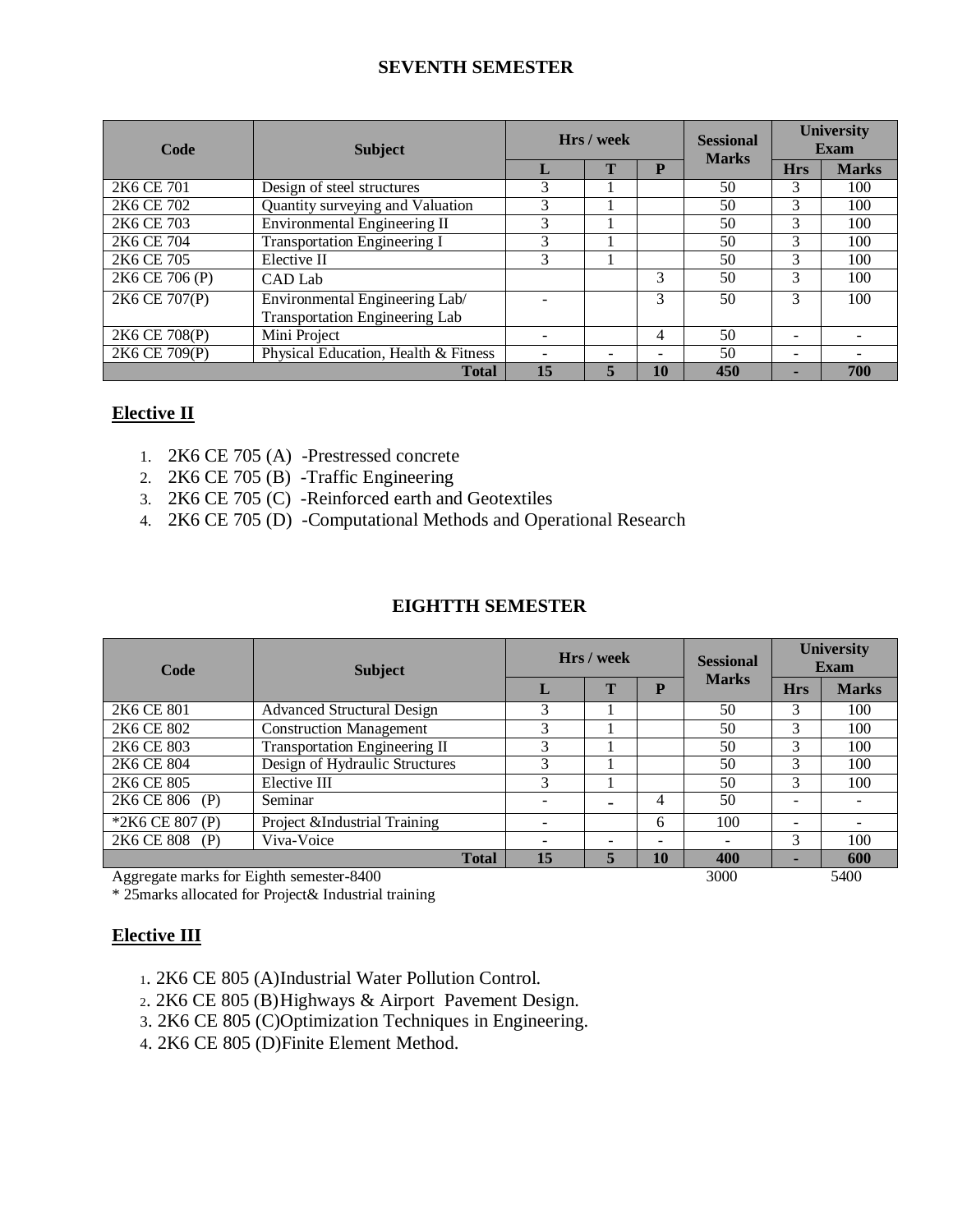# **2K6 CE 701 DESIGN OF STEEL STRUCTURES**

# 3 hours lecture and 1 hour tutorial per week

# **Module I (13 hours)**

Loading standards – I.S structural sections – I.S specifications – design of tension members – Bolted and welded connections – design of simple and compound beams – laterally supported and unsupported.

# **Module II (13 hours)**

Compression members – design of columns – short and long columns – axial and eccentric loading – built up columns – moment resisting connections – lacing and battening – column bases, slab base and gusseted base .

# **Module III (13 hours)**

Water tanks – Rectangular steel tanks, Cylindrical tanks with hemispherical bottom – connections – Design of supporting towers.

# **Module IV (13 hours)**

Roof elements – design of roof purlins and trusses for D.L, L.L and W.L – angular and tubular sections. Gantry girders – loading considerations – maximum load effects – fatigue effects – design of gantry girder.

# **Reference Books**

- 1. Relevant IS Codes
- 2. N. Subramanian Design of Steel Structures, OXFORD.
- 3. Ramchandra & Gehlot– Limit state Design of Steel Structures
- 4. Gaylord & Gaylord Design of Steel Structures, Tata McGraw-Hill.
- 5. B.C.Punmia Design of Steel Structures, Laxmi Publications.

# **University Examination Pattern**

- Q I 8 short answer type questions of 5 marks, 2 from each module.
- Q II- 2 questions of 15 marks each from module I with choice to answer any one.
- Q III- 2 questions of 15 marks each from module II with choice to answer any one.
- Q IV- 2 questions of 15 marks each from module III with choice to answer any one.
- Q V- 2 questions of 15 marks each from module IV with choice to answer any one.

| <b>Sessional work assessment</b> |          |  |  |
|----------------------------------|----------|--|--|
| Tests $(2 \times 15)$            | 30 marks |  |  |
| Assignment $(2 \times 10)$       | 20 marks |  |  |
| Total                            | 50 marks |  |  |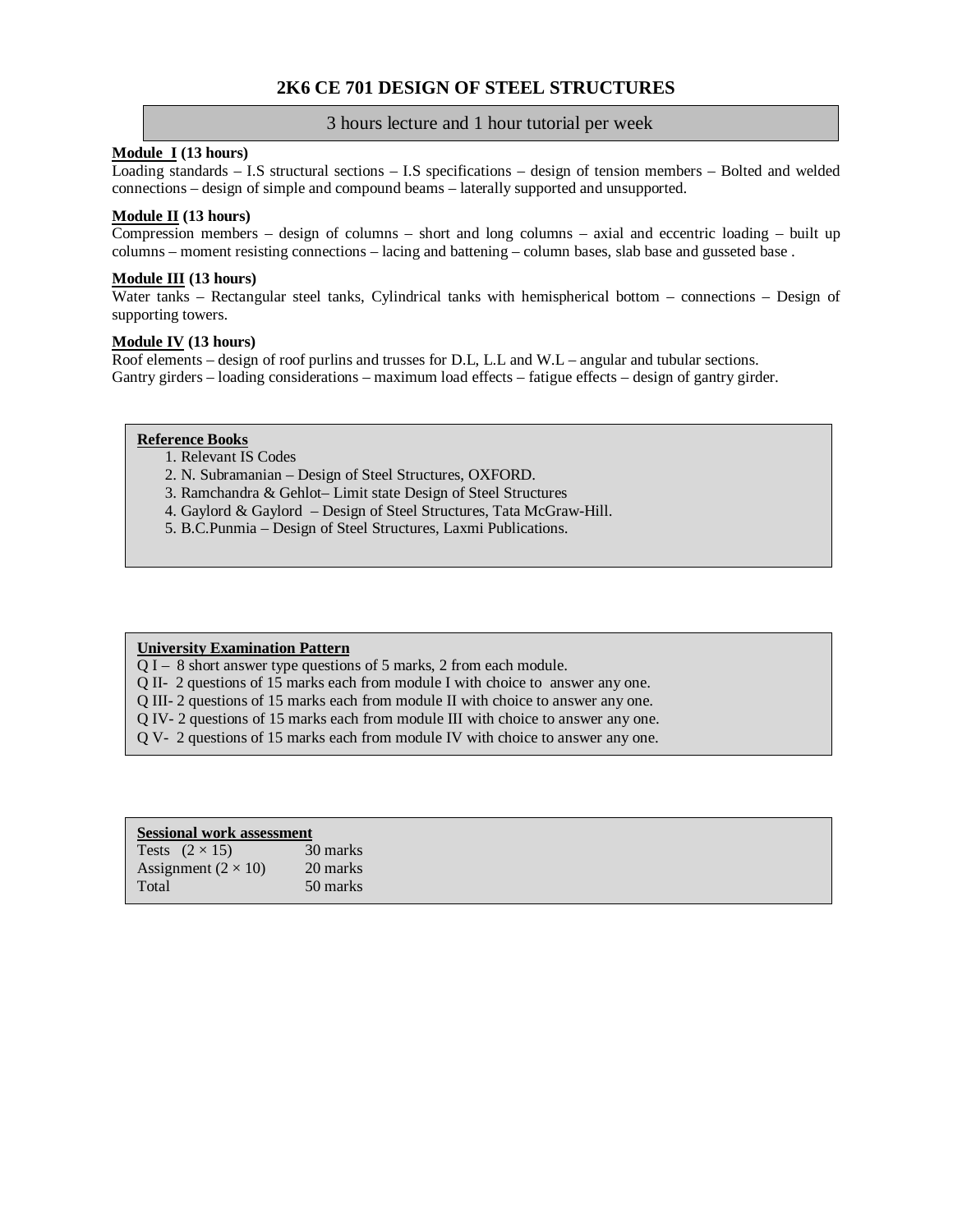# **Module I (14 hours)**

**Quantity surveying**: – Preparation of detailed estimate for :buildings – reinforced concrete structures, roadssanitary and water supply works.

# **Module II (12 hours)**

Preparation of specification for common materials of construction and items of work as per IS-analysis of rates and preparation of abstract of estimate for buildings and other engineering structures.

# **Module III (13 hours)**

**Valuation**: – Cost price and value –purpose of valuation–deferent forms of value-factors affecting changes in market values-Role of the valuer-nature of real property –factors affecting real property market-value of real property.

# **Module IV (13 hours)**

Methods of valuation for open lands-lands with buildings-Depreciation-valuation of licensed premises – valuation of agricultural lands.

# **Reference Books**

1.Dutta B.N, Estimation and costing in civil engineering, UBSPD,1992.

2.IS 1200(1968) Methods of measurements of building &civil engineering works .

3.Rangavala, Valuation of real Properties, Charotar publishers.

4.Shah N A, Quantity surveying& specification in civil engineering.

5.B.S Patil, Civil engineering contracts and estimates, University press.

# **University Examination Pattern**

 $\overline{O}$  I – 8 short answer type questions of 5 marks, 2 from each module.

Q II- 2 questions of 15 marks each from module I with choice to answer any one.

Q III- 2 questions of 15 marks each from module II with choice to answer any one.

Q IV- 2 questions of 15 marks each from module III with choice to answer any one.

Q V- 2 questions of 15 marks each from module IV with choice to answer any one.

| Tests $(2 \times 15)$        | 30 marks |
|------------------------------|----------|
| Assignment ( $2 \times 10$ ) | 20 marks |
| Total                        | 50 marks |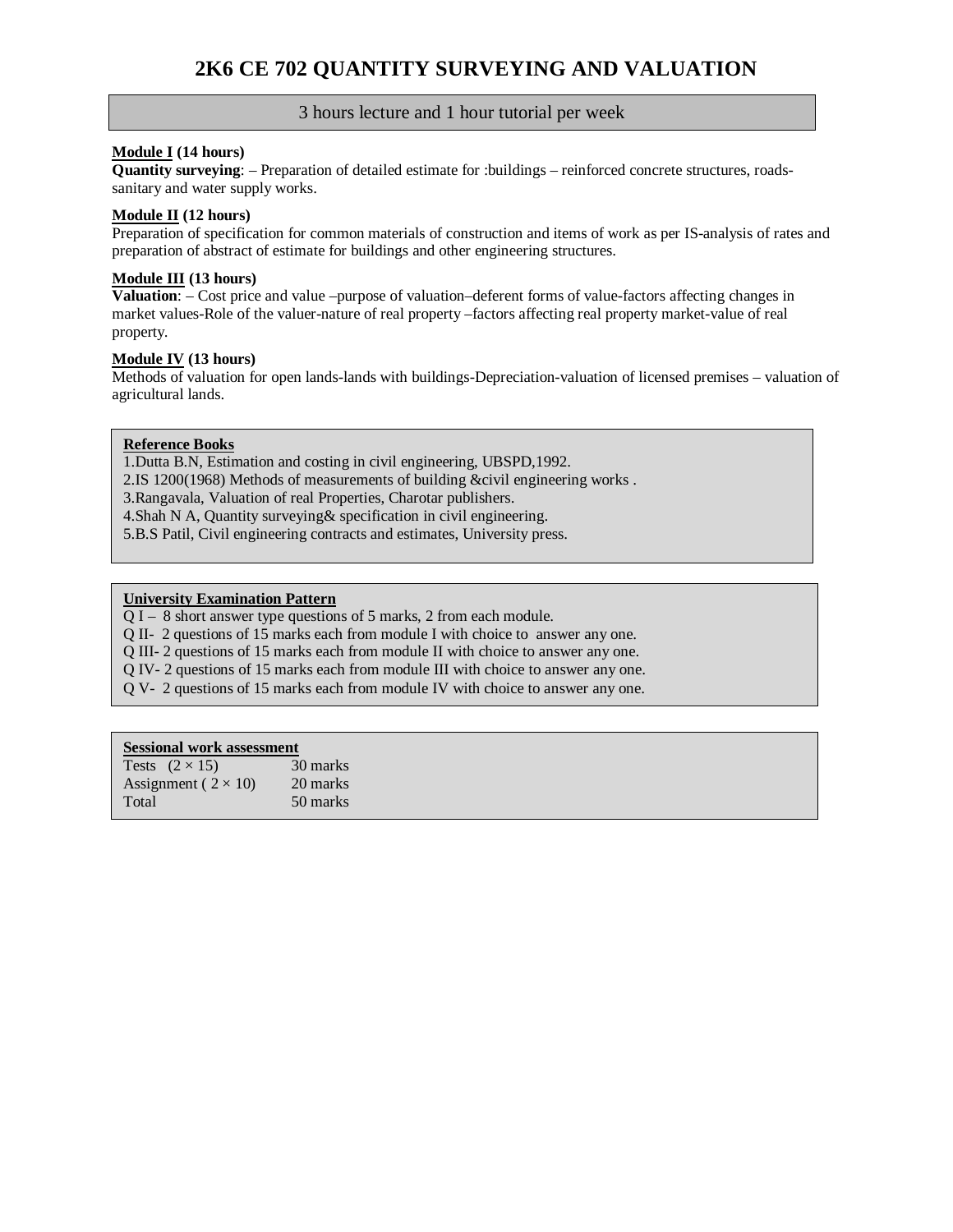**Objective :** To give the students an insight to the areas of waste treatment with emphasis on domestic liquid wastes - its characterization, collection, treatment and disposal at individual household level to community level – rural and urban – Elements of solid waste management and air pollution have also been included.

# **Module I (15 hours)**

Waste water Engineering – Sanitary plumbing – sanitary fixtures, traps, soil pipe, anti-siphonage pipes – systems of piping – pipe joints and pipe fittings – public lavatories in factories, railway stations, bus stations and airports.

House drainage – principles of house drainage - inspection chambers- ventilation – testing of drains – connection of house drains and street sewers – systems of sewerage – quantity of storm sewage – source of sewage – relation to water consumption – ground water infiltration – fluctuations of sewage flow – factors affecting storm water sewage – determination of storm water flow – time of concentration.

Quantity of sanitary sewage (Domestic waste water) – sources, factors affecting. Fluctuations in sewage flow – peak factor.

Sewer and sewer appurtenances – materials of sewers - shape, hydraulics and the design of sewers – sewer joints – construction, testing, cleaning and maintenance, ventilation of sewers – sewer appurtenances – manholes, inlets, catch basins, grease traps – regulators – leaping weirs – side weirs – siphon spillway – inverted siphons – sewage pumps – pumping stations.

# **Module II ( 13 hours)**

Objectives of waste water treatment – Effluent standards, KSPCB standards and BIS. Characteristics of sewage – Physical, chemical and biological characteristics – physical and chemical analysis – sampling – population equivalent characteristics of industrial wastes –treatment of waste water - Layout of conventional treatment plant – screens – grit chambers – detritus tank – skimming tanks – sedimentation tanks.

Biological process – principle and theory of biological treatment - design, construction and operation of trickling filters, activated sludge treatment units – oxidation ponds – disinfection of sewage.

# **Module III (12 hours)**

Sewage disposal – disposal into water – assimilation capacity of streams – disposal into land – surface and subsurface irrigation.

Sludge treatment and disposal – quality and characteristics of sludge – sludge elutriation – sludge conditioning – vacuum filtration – sludge digestion – disposal of sludge.

Rural sanitation – Septic tanks – Design ( as per Ministry of Urban development), construction, disposal of effluents, cleaning of tanks – Imhoff tanks.

Sewage treatment by high rate anaerobic methods – anaerobic digestion suspended growth – contact process – UASB, attached growth filters – expanded bed (basics only)

# **Module IV (12 hours)**

Solid waste management –Types and sources of solid waste-characteristics – collection – transportation and processing – disposal – composting – sanitary land fill – incineration- prevention of malaria.

Air pollution - types of pollutants and their sources – health effects – air pollution control strategy – basic approaches – areas of legal responsibility – source identification – particulate control and control of gases and vapour.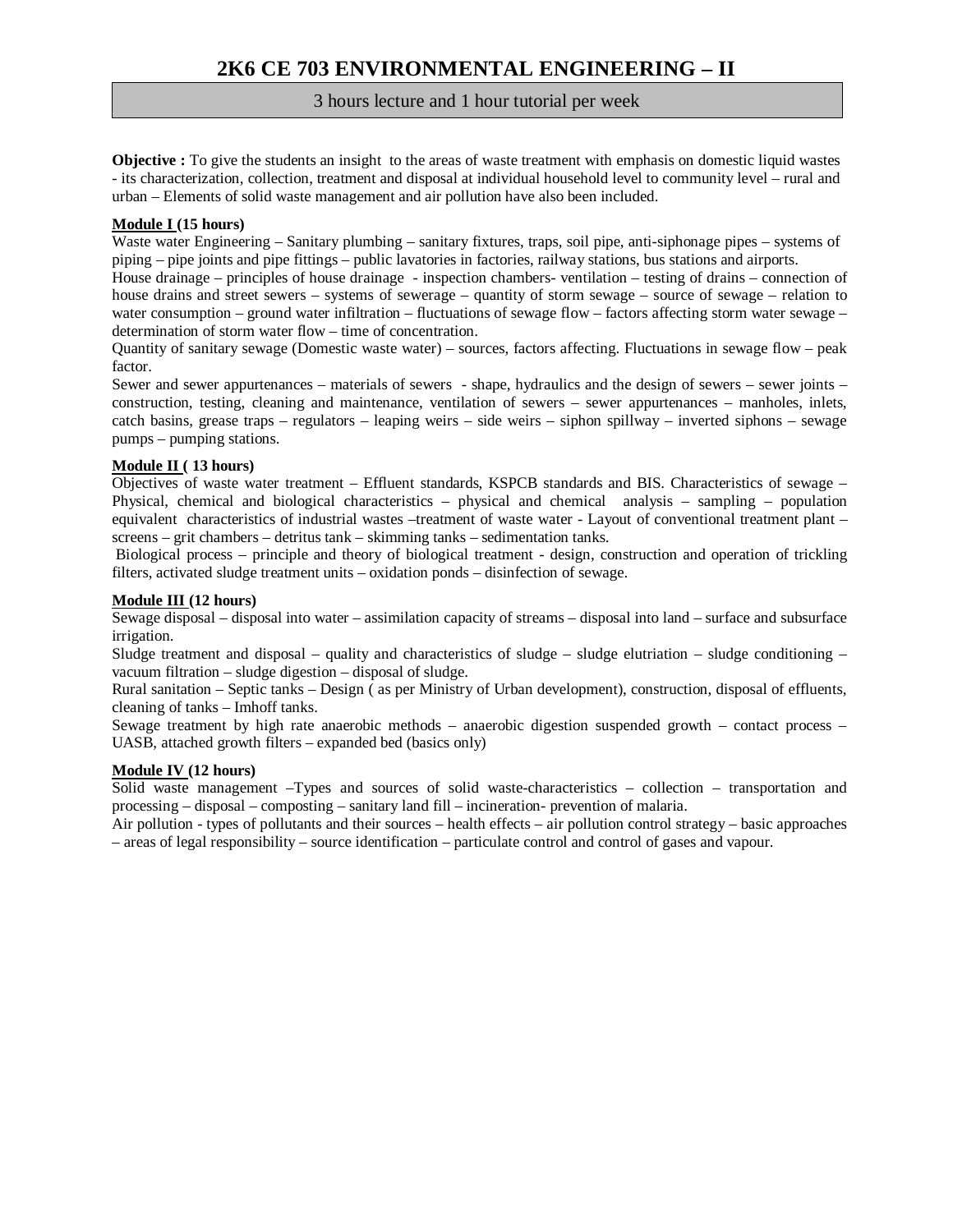# **Text book**

1. Garg S.K. Environmental Engg. Vol. II,Khanna Publishers

- 2. Birdie G.S. and Birdie J.S. Water Supply and Sanitary Engg. Dhanpat Rai & Sons.
- 3. Duggal K.N. Elements of Environmental Engg. S. Chand and Co. Ltd.

# **Reference Books**

- 1. B.C. Punmia, Waste Water Engg. Arihant Publications,Jodpur.
- 2. Mark.J. Hammer and Mark J. Hammer Jr., Water and Waste Water Technology , Prentice Hall of India Pvt. Ltd.
- 3. Metcalf and Eddy, Waste water Engg., treatment, disposal and Reuse, Tata McGraw Hill.
- 4. Ethers and Steel, Muncipal and Rural Sanitation.
- 5. M.N. Rao & H.V.N. Rao, Air Pollution, Tata McGraw Hill Pvt. Ltd. New Delhi.
- 6. Ministry of Urban Development, Govt. of India, Manual of waste water and treatment 1986

# **University Examination Pattern**

Q I – 8 short answer type questions of 5 marks, 2 from each module.

- Q II- 2 questions of 15 marks each from module I with choice to answer any one.
- Q III- 2 questions of 15 marks each from module II with choice to answer any one.
- Q IV- 2 questions of 15 marks each from module III with choice to answer any one.
- Q V- 2 questions of 15 marks each from module IV with choice to answer any one.

# **Sessional work assessment**

Tests  $(2 \times 15)$  30 marks<br>Assignment  $(2 \times 10)$  20 marks Assignment  $(2 \times 10)$ Total 50 marks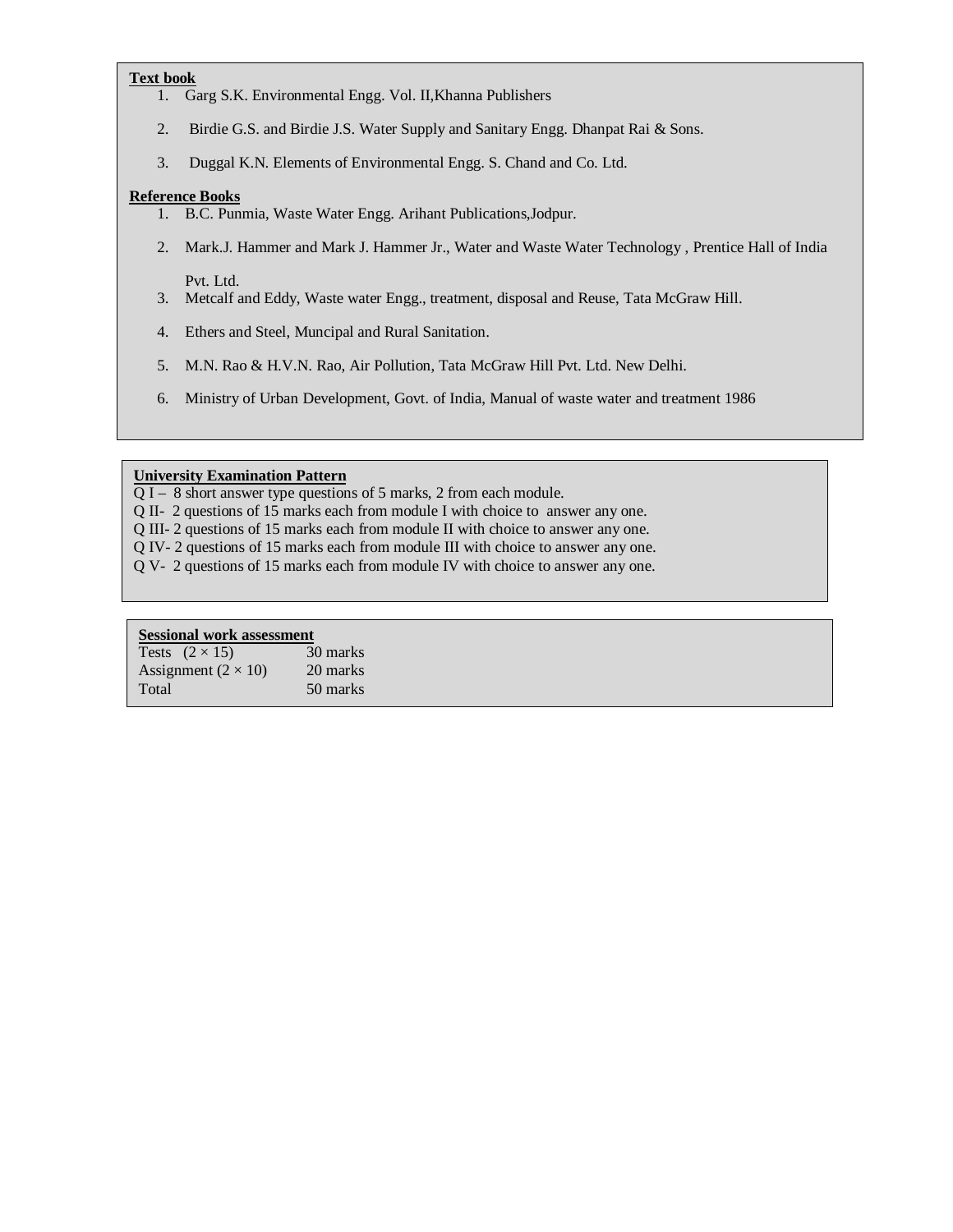# **2K6 CE 704 TRANSPORTATION ENGINEERING I**

3 hours lecture and 1 hour tutorial per week

# **Module I (14 hours)**

**Highway classification and geometrical design:** introduction - historical development of road construction highway development in India - classification of roads - road patterns - typical cross sections of roads in urban and rural area - requirements and factors controlling alignment of roads - engineering surveys for highway location pavement surface characteristics - camber and width requirements - sight distances - stopping and overtaking sight distances - overtaking zone requirements - design of horizontal alignment - speed - radius - super elevation methods of providing super elevation - extra widening of pavements - transition curves - design of vertical alignment - gradient - grade compensation - summit curves and valley curves - worked out problems on all the above topics

# **Module II (12 hours)**

**Highway materials, design, construction and maintenance:** desirable properties and testing of highway materials - road aggregates, bituminous materials and subgrade soil factors influencing the design of pavements - CBR method and IRC guidelines for flexible pavements - design of rigid pavements using IRC charts - worked out problems - construction of earth roads - WBM roads - cement stabilized roads - bituminous pavements - cement concrete roads and joints in cement concrete roads - brief study of types and causes of failures in flexible and rigid pavements and maintenance

# **Module III (13 hours)**

**Airport planning and design:** introduction - aircraft characteristics and their influence on planning of airports airport obstructions and zoning - component parts of airport and site selection - runway design - orientation - basic runway length - corrections and geometric design; design of taxiways and aprons - terminal area planning - facilities in terminal area and their planning concepts - aircraft parking configurations - design of drainage system - surface and subsurface drainage systems and their design

# **Module IV (13 hours)**

**Traffic engineering:** introduction - road user, vehicle and traffic characteristics - speed and delay - volume - origin and destination - parking and accident studies - simple worked out problems - principles of design of at grade intersections - simple layouts - objectives, classification and uses of traffic signs and markings - design of isolated signals by Webster's method

# **Text book**

- 1.Khanna S.K. & Justo E.G., *Highway Engineering*, Nem Chand & Bros
- 2. Kadiyali. L. R., Principles of Highway Engineering, Khanna Publishers
- 3. Khanna S. K. and Arora. M. G., Airport Planning and Design, Nemchand & Bros
- 4. Rao. G. K. transportation Engineering, Tata McGraw Hill Co
- 5. S. C. Rangwala, Airport Engg. Charotar Publishng Co

# **Reference Books**

- 1. O' Flaherty C.A., *Highway-Traffic Planning and Engineering,* Edward Arnold.
- 2. Horonjeff R. & Francise McKeivy, *Planning and Design of Airports*, McGraw Hill.
- 3. Yoder and Witezak, Principles of Pavement Design, John Wiley & Sons, 1975,New York.
- 4. IRC: 37-2001, Guidelines for the Design of Flexible Pavements, IRC 2001, New Delhi.
- 5. IRC: 58-2002, Guidelines for the Design of Rigid Pavements, IRC 2002, New Delhi.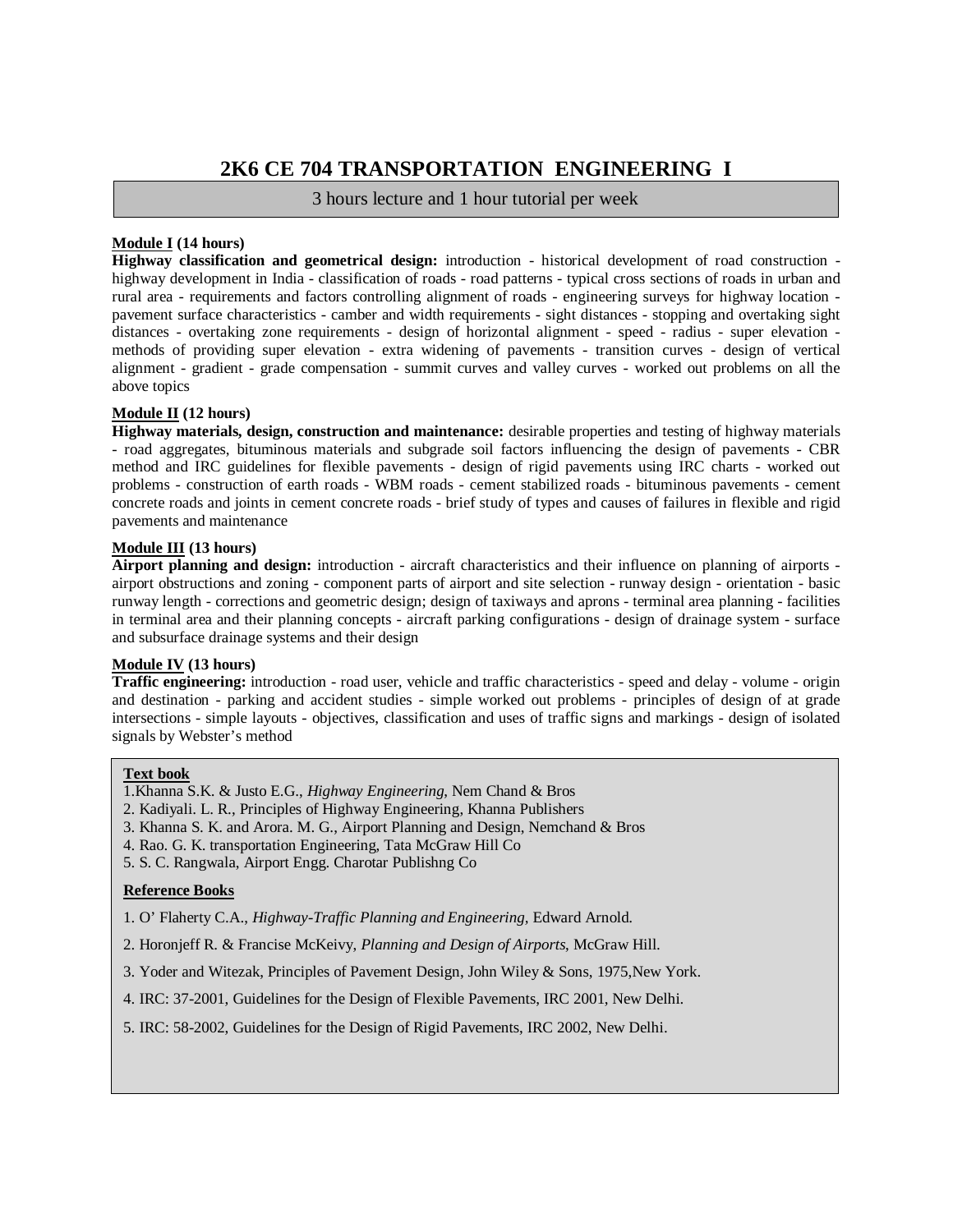# **University Examination Pattern**

Q I – 8 short answer type questions of 5 marks, 2 from each module.

Q II- 2 questions of 15 marks each from module I with choice to answer any one.

Q III- 2 questions of 15 marks each from module II with choice to answer any one.

Q IV- 2 questions of 15 marks each from module III with choice to answer any one.

Q V- 2 questions of 15 marks each from module IV with choice to answer any one.

| Tests $(2 \times 15)$        | 30 marks |
|------------------------------|----------|
| Assignment ( $2 \times 10$ ) | 20 marks |
| Total                        | 50 marks |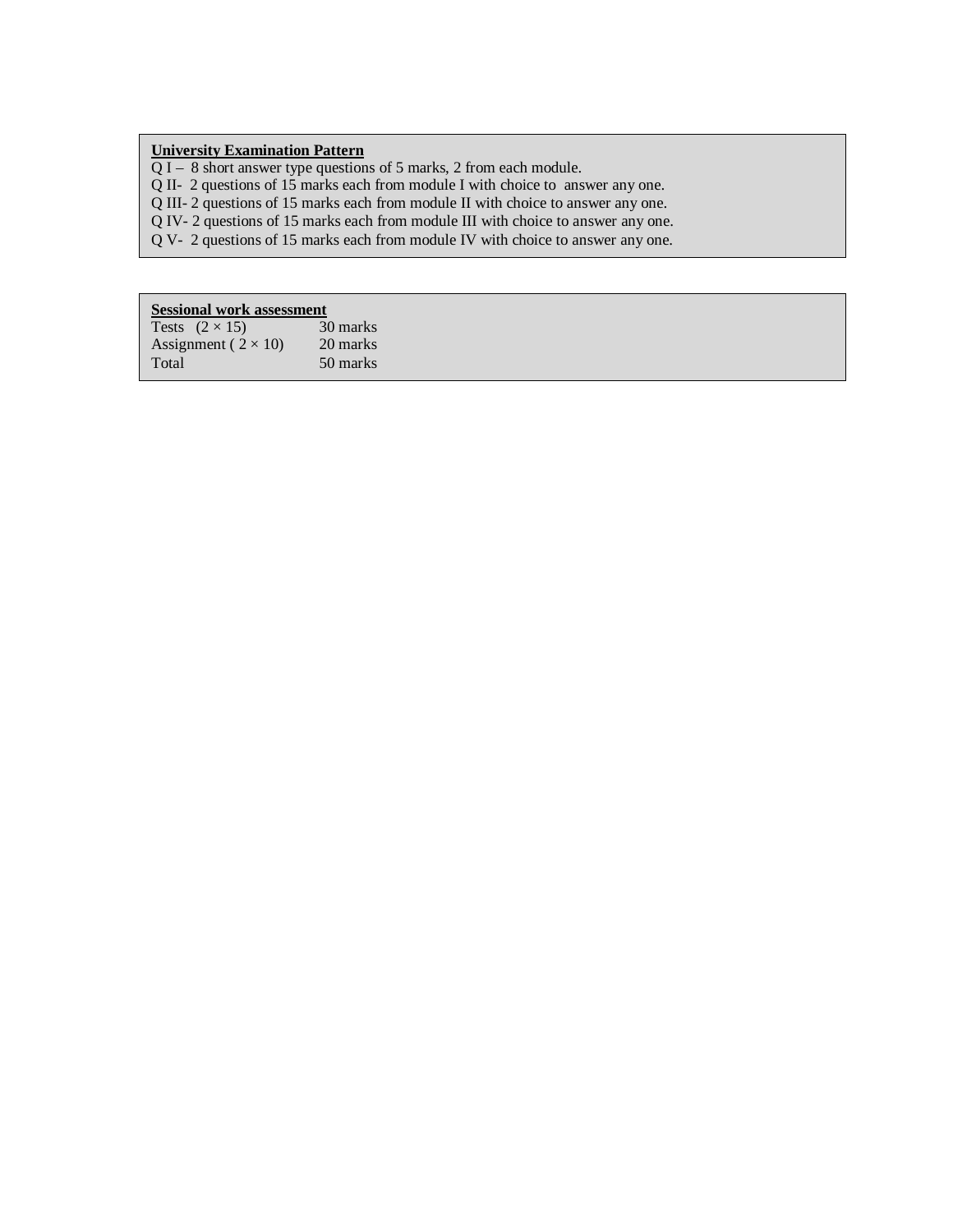# **2K6 CE 705 (A) PRESTRESSED CONCRETE**

# 3 hours lecture and 1 hour tutorial per week

# **Module I (13 hours)**

Basic concept of prestressing, advantages, materials and their characteristics – Systems and methods of prestressing, pretensioning systems, post tensioning systems, thermo elastic prestressing, chemical prestressing.

# **Module II (13 hours)**

Loss of prestress - purpose of assessing losses, counteracting elastic loss, loss of prestress in case of nonuniform prestress, creep, shrinkage, relaxation and anchorage, friction

Behaviour of prestressed concrete beams in flexure, load – deflection curves for prestressed concrete beams.

# **Module III (13 hours)**

Elastic design of sections for flexure – design of a simply supported beam with symmetrical sections of post tensioned and pretensioned type – tension members.

# **Module IV (13 hours)**

Bearing and anchorage zone – statically indeterminate structure – continuous beams – primary moment – resultant moment – concordant cable profile – Gyons theorem.

# **Reference Books**

.

1.Krishnaraju N – Prestressed Concrete, Tata McGraw-Hill Co.

2.Lin T Y– Design of Prestressed Concrete Structures, Asia Publishing House.

3.Mallick S K and Gupta A P – Prestressed Concrete, Oxford and IBI series.

4.Pandit and Gupta – Prestressed Concrete, CBS Publishers.

# **University Examination Pattern**

Q I – 8 short answer type questions of 5 marks, 2 from each module.

Q II- 2 questions of 15 marks each from module I with choice to answer any one.

- Q III- 2 questions of 15 marks each from module II with choice to answer any one.
- Q IV- 2 questions of 15 marks each from module III with choice to answer any one.
- Q V- 2 questions of 15 marks each from module IV with choice to answer any one.

| Tests $(2 \times 15)$      | 30 marks |
|----------------------------|----------|
| Assignment $(2 \times 10)$ | 20 marks |
| Total                      | 50 marks |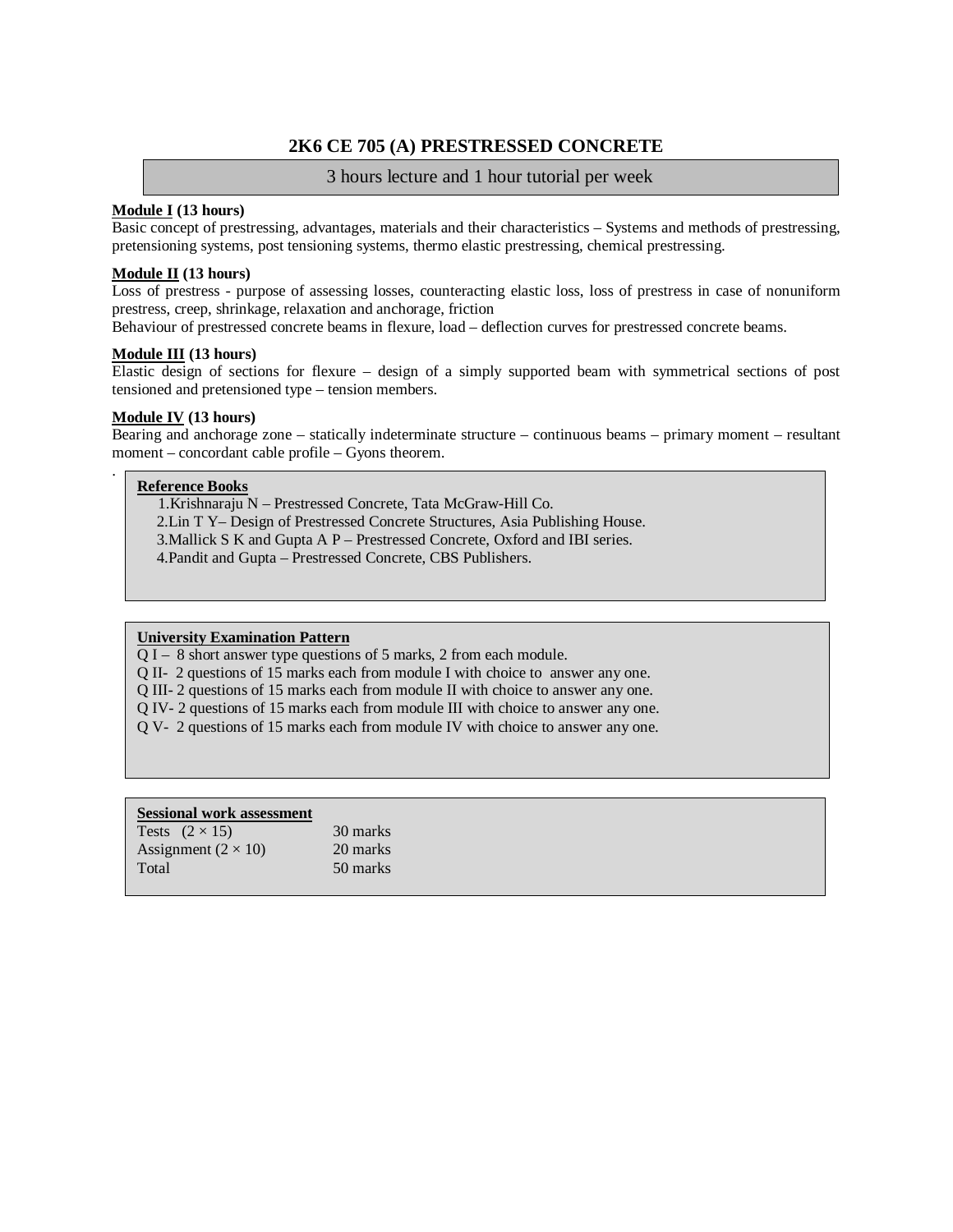# **2K6 CE 705 (B) TRAFFIC ENGINEERING**

# 3 hours lecture and 1 hour tutorial per week

# **Module I (10 hours)**

**Scope of traffic engineering & study of its elements -** introduction - objectives and scope of traffic engineering components of road traffic - vehicle, driver and road - road user and vehicle characteristics and their effect on road traffic - traffic maneuvers - traffic stream characteristics - relationship between speed, flow and density - sampling in traffic studies - adequacy of sample size

# **Module II (14 hours)**

**Traffic engineering studies and analysis -** objectives - methods of study - equipment - data collection - analysis and interpretation (including case studies) of (a) speed, (b) speed and delay, (c) volume, (d) origin and destination, (e) parking, (f) accident & other studies

# **Module III (14 hours)**

**Design, regulation and management of traffic engineering facilities -** control of traffic movements through time sharing and space sharing concepts - design of channelising islands, T, Y, skewed, staggered, roundabout, miniroundabout and other forms of at-grade crossings including provision for safe crossing of pedestrians and cyclists grade separated intersections - their warrants and design features - bus stop location and bus bay design - road lighting - regulations on vehicles, drivers and traffic - planning and design of one-way streets - reversible lanes and roadways - turn regulation - transit and carpool lanes - pedestrian facilities.

# **Module IV (14 hours)**

**Traffic control devices & environmental control -** traffic signs - markings and signals - different methods of signal design - redesign of existing signals including case studies - signal system and coordination - air & noise pollution of different transport modes - visual impacts - impacts on land development - technological approaches to improving environment

# **Text book**

1. Kadiyali l. R., Traffic and Transport Planning, Khanna Publishers

# **Reference Books**

1.Pignatyaro L., Traffic Engineering - Theory & Practice, John Wiley.

- 2.TheInstitute of Transportation Engineers, Transportation and Traffic Engineering Hand Book, Prentice Hall, Chapters 8,17,21,23 and 24, Third Edition, 1965.
- 3.O'Flaherty C.A., Highways-Traffic Planning & Engineering, Edward Arnold.
- 4.McShane W.R. & Roess R.P., Traffic Engineering, Prentice Hall.
- 5. Salter R.J., Highway Traffic Analysis and Design, ELBS.
- 6. Matson,Smith & Hurd, Traffic Engineering, McGraw Hill Book Co.

# **University Examination Pattern**

- Q I 8 short answer type questions of 5 marks, 2 from each module.
- Q II- 2 questions of 15 marks each from module I with choice to answer any one.
- Q III- 2 questions of 15 marks each from module II with choice to answer any one.
- Q IV- 2 questions of 15 marks each from module III with choice to answer any one.
- Q V- 2 questions of 15 marks each from module IV with choice to answer any one.

| Tests $(2 \times 15)$      | 30 marks |
|----------------------------|----------|
| Assignment $(2 \times 10)$ | 20 marks |
| Total                      | 50 marks |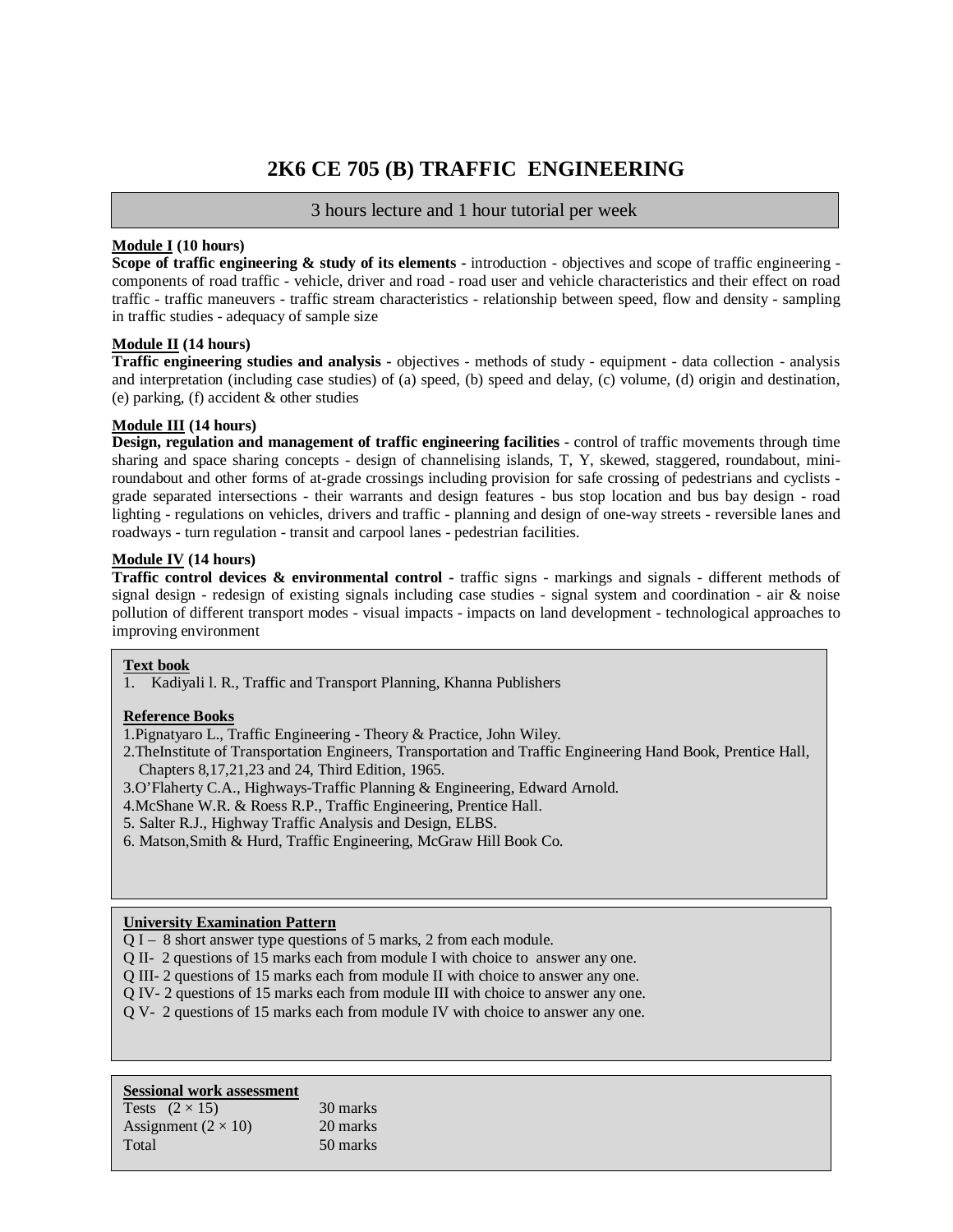# **2K6 CE 705 (C) REINFORCED EARTH AND GEOTEXTILES**

# 3 hours lecture and 1 hour tutorial per week

# **MODULE I (13 hours)**

Necessity of soil improvement – selection of improvement method, Earth reinforcement - mechanism and concept, stress- strain relationship of reinforced soil, Design theories and stability analysis of retaining wall – tie back analysis – coherent gravity analysis.

# **MODULE II (13 hours)**

Concepts of soil reinforcement principles, materials of reinforcement, type of metals, geotextiles, synthetics, natural fibres, type and positioning of reinforcement facing, Application of reinforced earth, construction methods, Estimation of pressure on reinforcement, Design of reinforced earth retaining wall using metallic reinforcement.

# **MODULE III (13 hours)**

Development of geotextiles, types of geotextiles and related products, geosynthetics, woven and nonwoven geocomposites, properties, functions – relations between functions and properties, Tests and specifications – influence of soil properties on test results, Application of geotextiles for erosion control, filter, foundation, retaining walls.

# **MODULE IV (13 hours)**

Simple examples of uses and application of geotextiles for soil stabilization, use of geotextiles and geocomposites for retaining walls, embankment, slopes, foundation pavements, filters – construction details are to be indicated with examples – field application in India, Design of only geotextile or geogrid retaing walls are to be expected.

# **Reference Books**

- 1.C.J.P.P.Jones Earth Reinforcement and Soil Structures
- 2.R.A.Jewell Soil Reinforcement with Geotextiles
- 3.Hansmann Engineering principles and Ground modifications
- 4.Korner Construction and Geotechnical methods in Foundation engineering
- 5.Donald P. Coduto Geotechnical Engineering Principles and Practices

# **University Examination Pattern**

- $\overline{O}$  I 8 short answer type questions of 5 marks, 2 from each module.
- Q II- 2 questions of 15 marks each from module I with choice to answer any one.
- Q III- 2 questions of 15 marks each from module II with choice to answer any one.
- Q IV- 2 questions of 15 marks each from module III with choice to answer any one.
- Q V- 2 questions of 15 marks each from module IV with choice to answer any one.

| Tests $(2 \times 15)$      | 30 marks |
|----------------------------|----------|
| Assignment $(2 \times 10)$ | 20 marks |
| Total                      | 50 marks |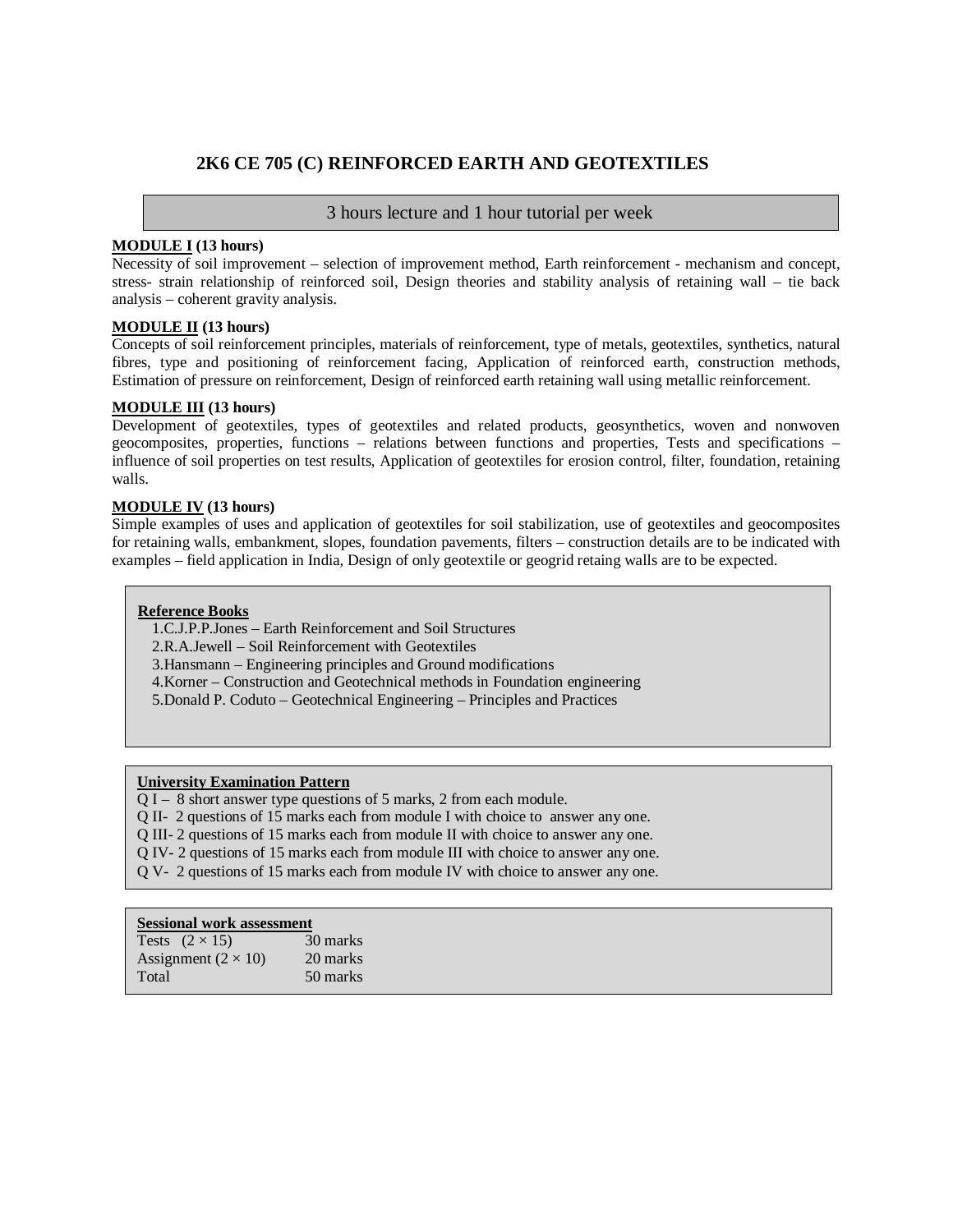# **2K6 CE 705 (D) COMPUTATIONAL METHODS AND OPERATIONAL RESEARCH**

# 3 hours lecture and 1 hour tutorial per week

# **A. Computational methods in civil engineering**

# **MODULE I (13 Hours)**

**Eigen value problems** Examples of Eigen value problems in civil engineering- principal stress and strain- free vibration of multi degree of freedom systems- determination of Eigen values and Eigen vectors by power method and Jacobi's method.

# **MODULE II (13 Hours)**

**Numerical differentiation and integration** Numerical differentiation and integration using Newton's and Gauss' formula- maximum and minimum values of tabulated functions- Newton Cote's integration formula- numerical integration using trapezoidal formula, Simpson's formula - Gauss quadrature- development of computer algorithms for numerical integration.

**Numerical solution of partial differential equations** solutions of elliptic, parabolic and hyperbolic equations

# **B. Operational research techniques**

# **MODULE IV (13 Hours)**

**Introduction to operational research** History of operational research- nature and scope of operational research- mathematical formulation of the problem- graphical solution methods- allocation assignment and transportation problems

# **MODULE V (13 Hours)**

**Linear programming** mathematical solution of L-P problems- matrix formulation of general linear programming problems-Simplex method- algorithm and computational procedures- Karmarkar's method - two phase simplex method- problems of degeneracy- principles of duality in simplex method- sensitivity analysis.

# **Reference Books**

1.Hildebrand F.B, Introduction to Numerical Analysis, T.M.H

- 2. Gerald C. F, Applied Numerical Analysis, Addison Wesley
- 3. S.S. Sastry, Introductory methods of numerical analysis, P.H.I
- 4. Singiresu. S. Rao, Engineering optimization theory and practice, New age international.
- 5. R.L. Fox. Optimization methods for engineering design.
- 6. Taha.H A, Operational Research An Introduction, P.H.I

# **University Examination Pattern**

- Q I 8 short answer type questions of 5 marks, 2 from each module.
- Q II- 2 questions of 15 marks each from module I with choice to answer any one.
- Q III- 2 questions of 15 marks each from module II with choice to answer any one.
- Q IV- 2 questions of 15 marks each from module III with choice to answer any one.
- Q V- 2 questions of 15 marks each from module IV with choice to answer any one.

| Tests $(2 \times 15)$      | 30 marks |
|----------------------------|----------|
| Assignment $(2 \times 10)$ | 20 marks |
| Total                      | 50 marks |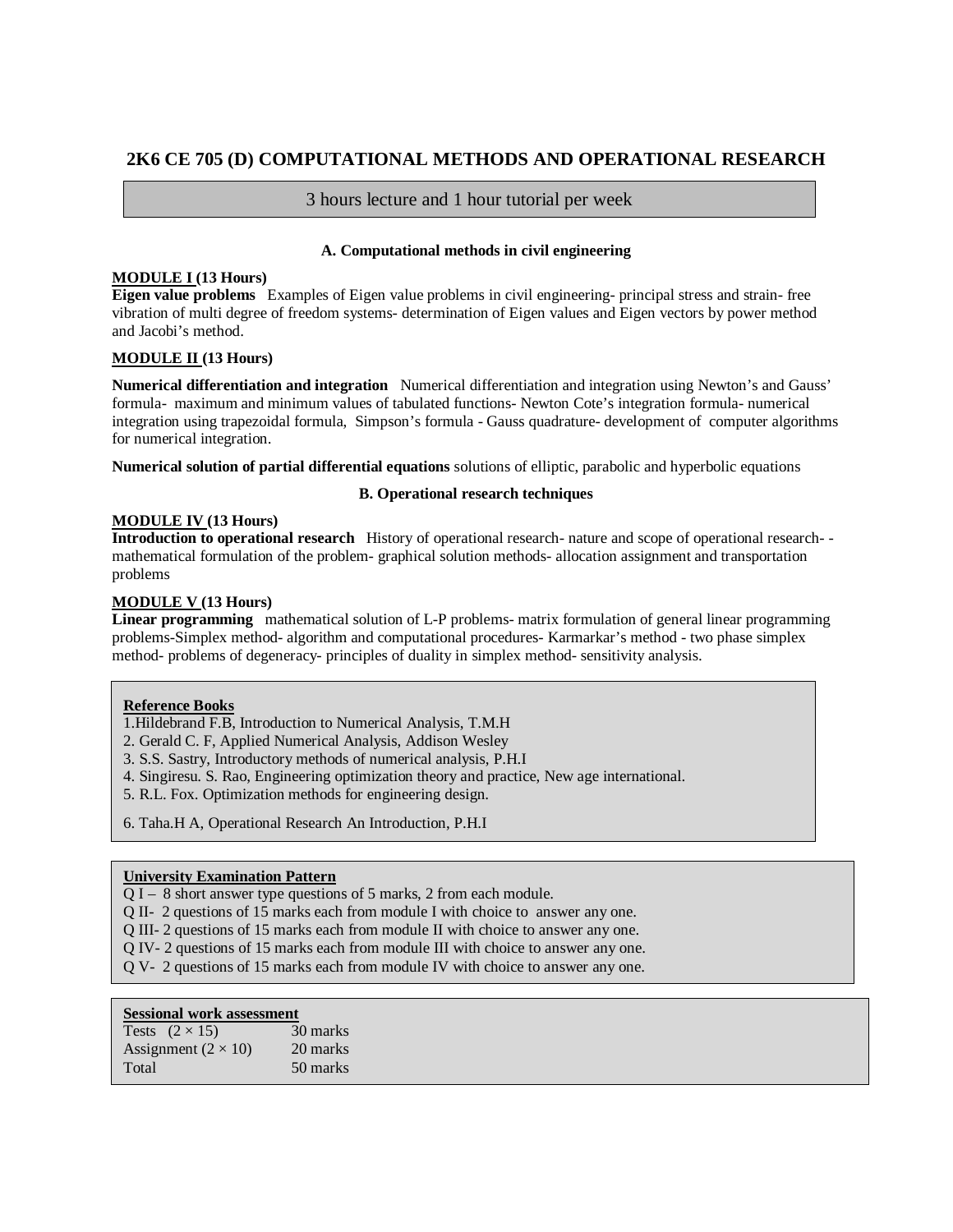# **2K6 CE 706(P) COMPUTER AIDED DESIGN LAB**

# 3 hours practical per week

To familiarise and give hands-on training to students in the following areas of civil engineering application

software:

- 1. Drafting and documentation
- 2. Surveying Terrain mapping, computation of areas and volumes
- 3. Structural analysis and design
- 4. Water resources
- 5. Geotechnical engineering
- 6. Road/railway systems
- 7. Environmental engineering
- 8. Estimation and costing
- 9. Project management

# **Recommended Packages:**

- AutoCAD, Microstation, MS-Office, Matlab, Grapher/Sigmaplot
- > Moss, Autocivil, Intergraph
- > StaadPro, STRAP, SAP, ETABS
- WaterCAD, FlowMaster
- Winlog, Geoslope, Bearcap
- > Inroads
- > MS-Project/Primavera

The software may be demonstrated to the students. Students are encouraged to take up a min-project on any of the above listed areas and complete it within the semester.

| <b>Sessional work assessment</b> |          |  |
|----------------------------------|----------|--|
| Laboratory practical and record  | 35 marks |  |
| Tests                            | 15 marks |  |
| Total                            | 50 marks |  |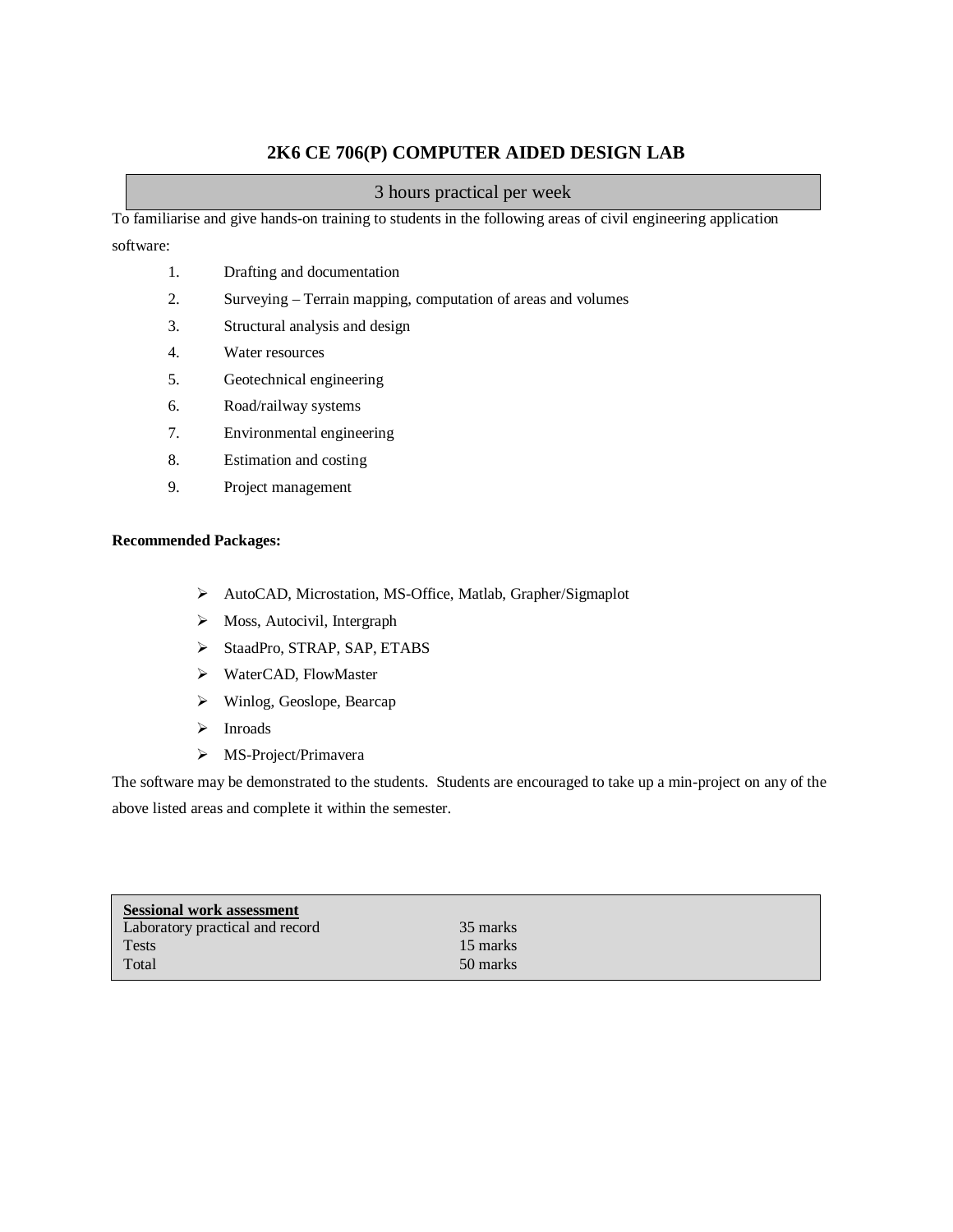# **2K6 CE 707 (P) ENVIRONMENTAL & TRANSPORTATION ENGINEERING LABORATORY**

# 3 hours practical per week

# **List of Experiments**

# **A. Environmental Engineering lab**

- 1. Determination of solids (total, dissolved, suspended, organic, inorganic, settleable) in water
- 2. Determination of turbidity of water
- 3. Determination of alkalinity of water
- 4. Determination of hardness of water by EDTA titrimetric method
- 5. Determination of pH of water
- 6. Determination of chlorides in water
- 7. Determination of iron and manganese in water
- 8. Determination of sulphates and sulphides in water
- 9. Jar test for determining coagulant dosage
- 10. Determination of dissolved oxygen (DO) in water and BOD of wastewater
- 11. Determination of available chlorine in bleaching powder and test for residual chlorine
- 12. Test of coliforms in water

# **B Transportation Engineering Lab**

# **I.Tests on aggregates**

- 1. Grain Size Analysis.
- 2. Shape Test.
- 3. Determination of Angularity Number.
- 4. Determination of Aggregate Crushing Value.
- 5. Determination of Aggregate Impacty Value
- 6. Determination of Los Angeles Abrasion Value.
- 7. Determination of specific gravity and water absorption.
- 8. Detemination of stripping value of Road aggregates.

# **II. Test on Soil.**

1. Determination of California Bearing Ratio.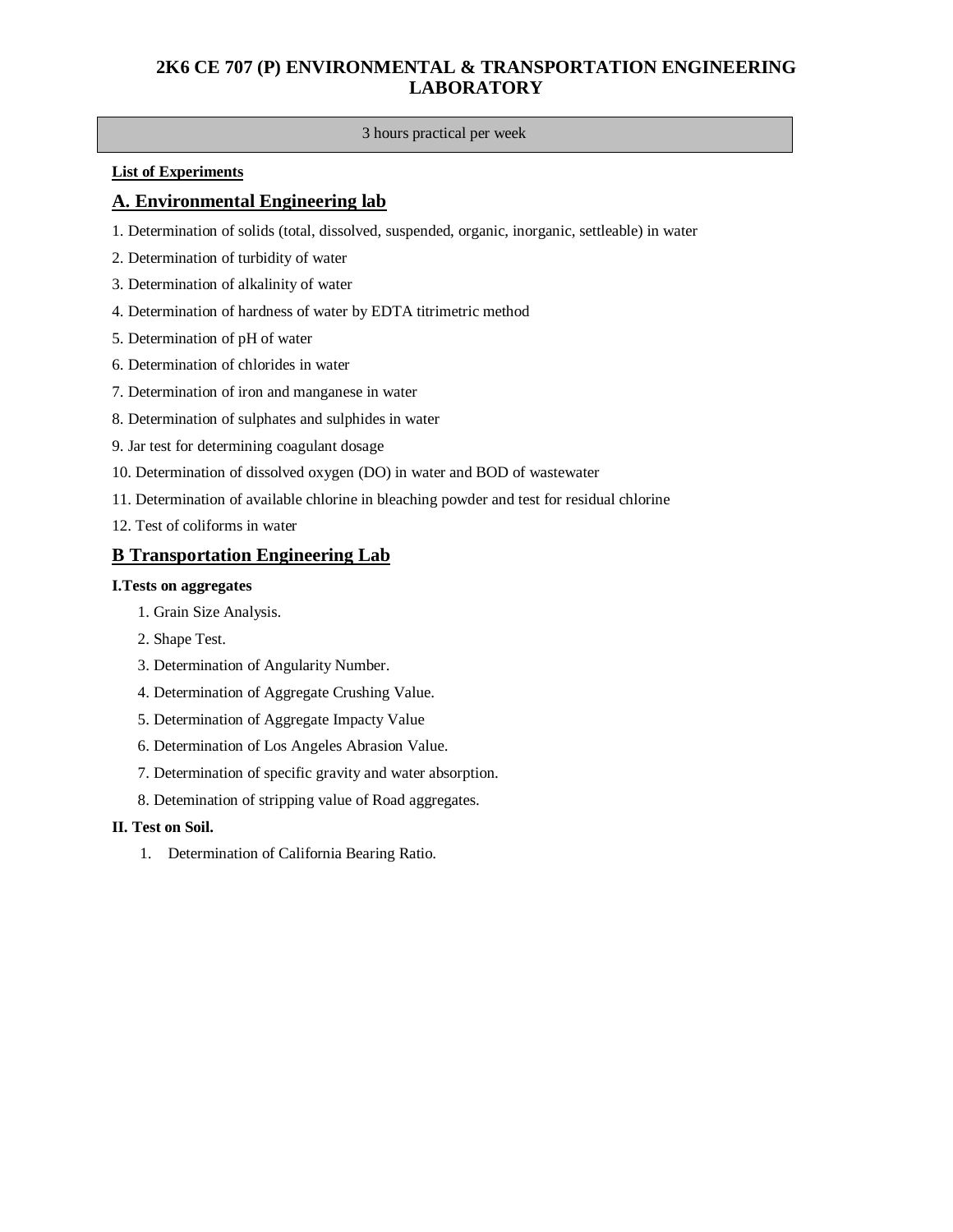# **III. Tests on Bitumen**

- 1. Determination of penetration value .
- 2. Determination of Softening point.
- 3. Determination of Ductility.
- 4. Determination of Flash and Fire point.
- 5. Determination of viscosity.

# **IV.Bituminous mix Design**

1. Determination of Marshal stability value.

# **Reference Books**

1. Standard methods for examination of water and waste water, 1985, ALPHA, AWWA, WPCF publication

2. Water supply and sanitary engineering: including environmental engineering, water and air pollution laws and ecology, G. S. Birdie, J. S. Birdie, Edition 5, Dhanpat Rai and Sons, 1996

| <b>Sessional work assessment</b> |          |
|----------------------------------|----------|
| Laboratory practical and record  | 35 marks |
| Test(s)                          | 15 marks |
| Total                            | 50 marks |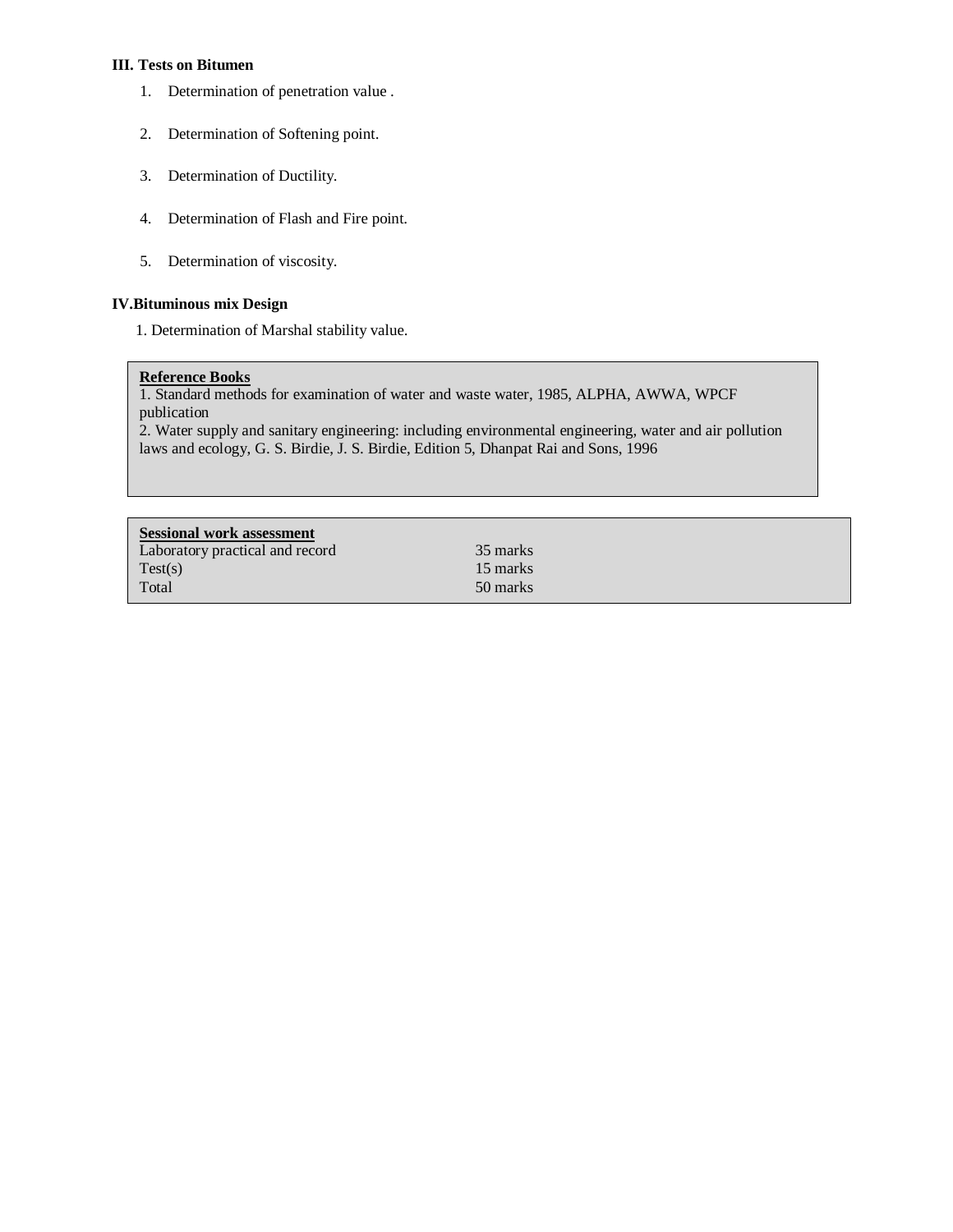# **2K6 CE 708 (P) MINI PROJECT**

# 4 hours per week

The project work can be a design project, experimental project or field surveying on any of the topics of civil engineering interest - it can be allotted as a group project with groups consisting of three to five students

The assessment of all the mini projects should be done by a committee consisting of three or four faculty members specialised in the various fields of civil engineering - the students will present their project work before the committee - the relative gradings and group average marks for the various projects will be fixed by the committee the guides will award the marks for the individual students in a project maintaining the group average - each group will prepare the project report and submit to the department through the guide - the head of the department will certify the copies and shall retain one copy in the departmental library

| <b>Sessional work assessment</b> |          |          |
|----------------------------------|----------|----------|
| Presentation                     |          | 30 marks |
| Report                           |          | 20 marks |
| Total                            |          | 50 marks |
| Total                            | 50 marks |          |
|                                  |          |          |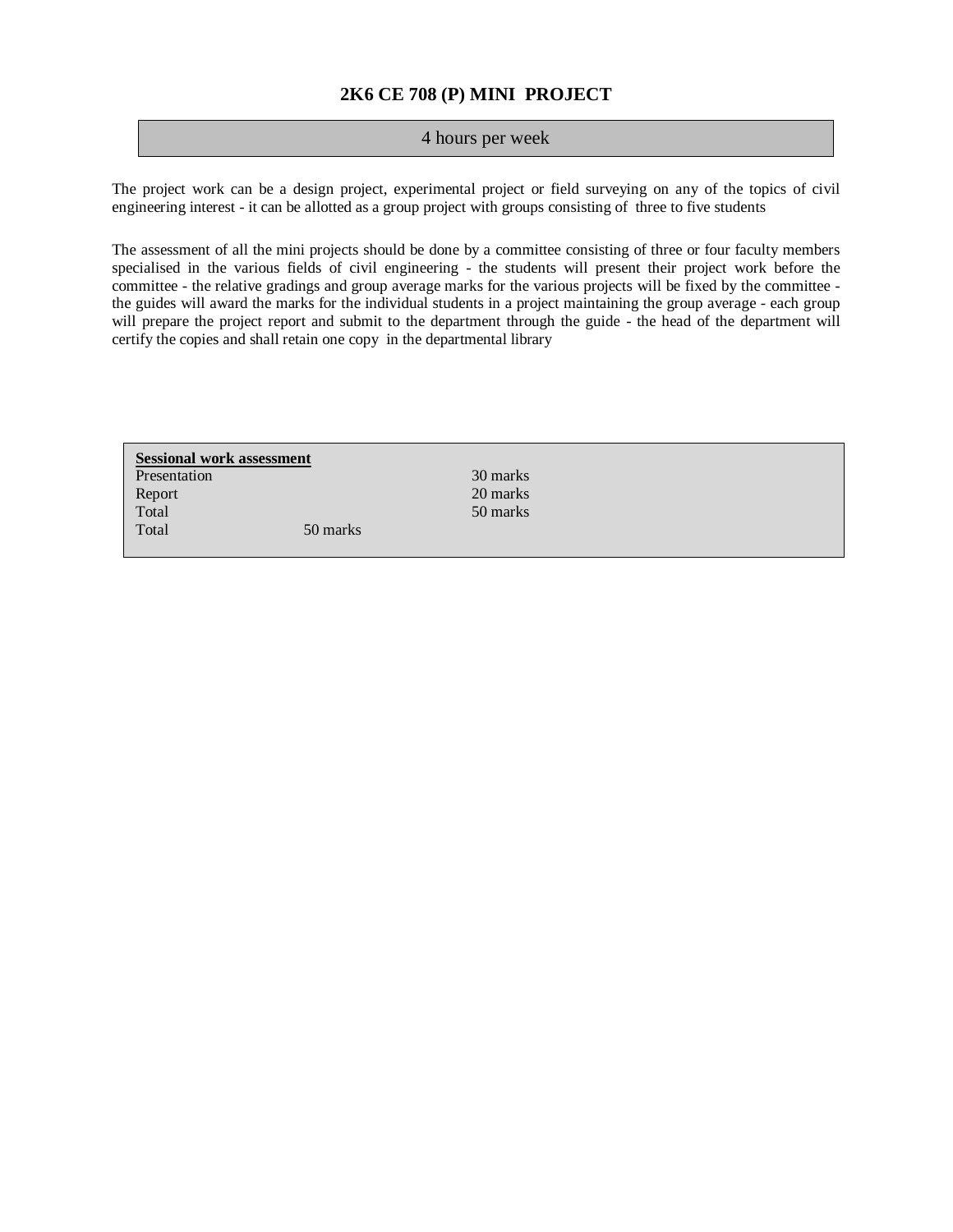# **2K6 CE 709(P): PHYSICAL EDUCATION, HEALTH & FITNESS**

# **Introductory Lectures:**

Unit 1: Health and fitness: Modern concept of health and fitness, meaning, scope, need and importance of health, fitness and wellness.

Unit II: Exercise and fitness: Means and methods of developing fitness. Importance of physical activities and exercises in developing and maintaining good health, Physical fitness and well being.

Unit III : Sports and Physical education: Meaning and scope, role and importance of sports and games in the development of physical fitness and personality. Social values of sports. Rules of major games.

# **Practical Sessions:**

(All classes will be conducted after the normal working hours of the college)

50 sessions of minimum 1 hour duration each are envisaged ( including Theory and Practical). The student can opt for one of the following activities in line with the specific programme / schedule announced by the faculty.

Athletics, Badminton, Basketball, Cricket, Football, General fitness, Hockey, Kabadi, Table Tennis, Ball Badminton, Archery, Volley ball, Yoga ( not all activities may be offered in a particular semester. More disciplines will be offered based on the availability of infrastructure and expertise).

In addition, health and fitness assessment such as height, Weight, Resting Pulse rate and blood Pressure will be carried out.

### **Objective :**

Basically to inculcate awareness of health, general fitness and attitude to voluntary physical involvement.

To promote learning of basic skills in sports activities and secondarily to pave the way for mastering some of the skills through continued future involvement.

### **Scheme of assessment:**

The student will be continuously assessed on his performance on the field of play. There will not be minimum mark for pass or fail. Total 50 marks will be given assessing their attendance, regularity, punctuality and performance for 50 hours of activity from  $1<sup>st</sup>$  semester to  $7<sup>th</sup>$  semester.

| <b>Sessional work assessment</b><br>Presentation<br>Report | 30 marks<br>20 marks |
|------------------------------------------------------------|----------------------|
| Total                                                      | 50 marks             |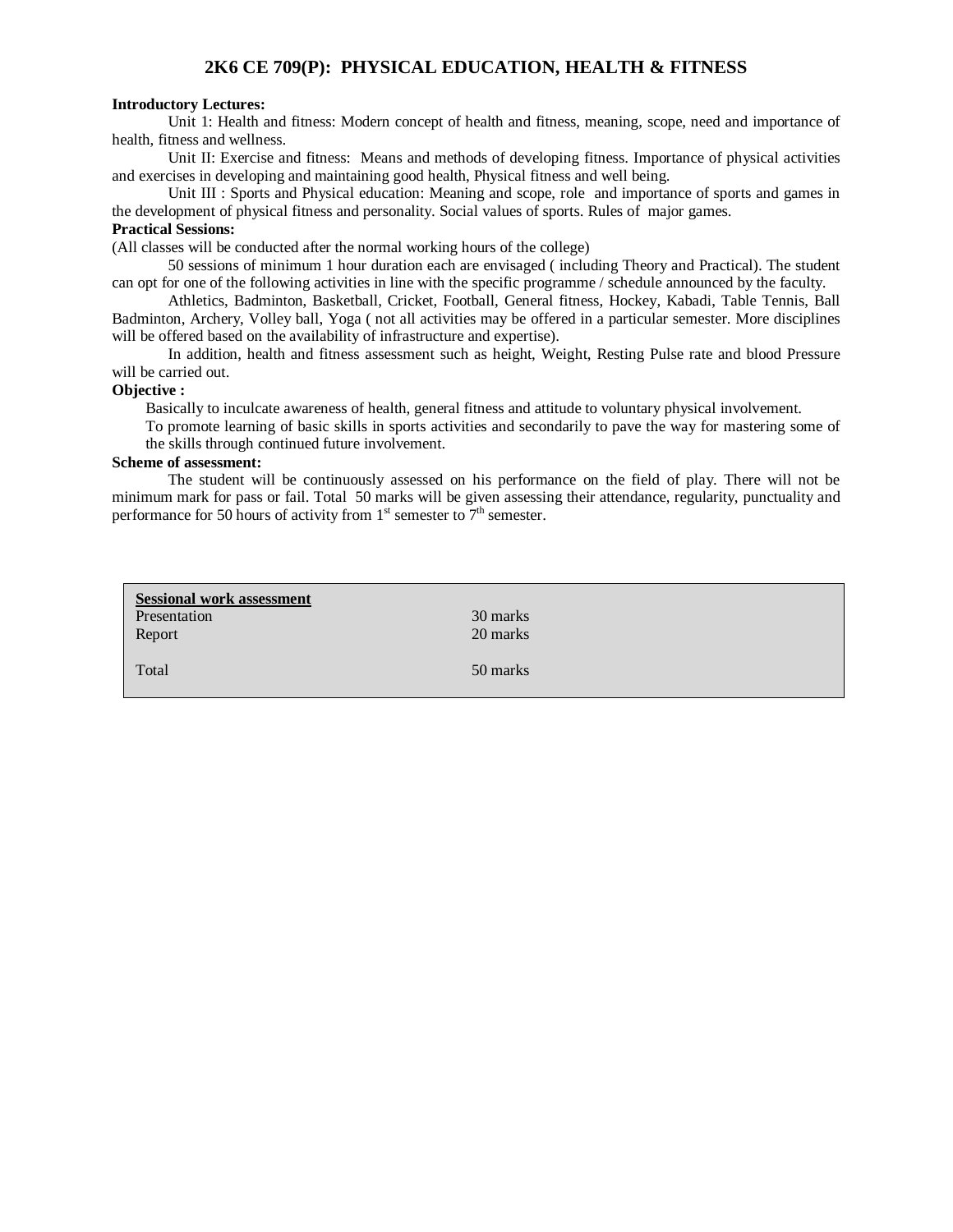# **Module I (14 hours)**

Retaining walls – types, earth pressure diagrams, modes of failure, design of cantilever and counterfort retaining walls ('L' not included).

# **Module II (14 hours)**

Water tanks – types, design of ground supported and overhead water tanks –rectangular and circular with flat bottom, flexible and rigid joints, design of staging – columns and bracings.

# . **Module III (12 hours)**

Road bridges – Class A and Class AA loading, Design of slab bridges, T-beam and slab bridges, Box culvert, Bearings.

# **Module IV (12 hours)**

Steel chimneys – IS Specifications – Design of self supporting chimneys. Light gauge steel structures – Design of tension members, compression members and beams.

# **Reference Books**

- 1. Relevant IS Codes
- 2. S.N.Sinha Rienforced Concrete Design
- 3. Krishnaraju N Advanced Design of Concrete Structures, Oxford & IBH Publishing Company, NewDelhi
- 4. Pillai & Devdas Reinforced Concrete Design, Tata McGrawHill
- 5. V.Johnson Essentials of Bridge Engineering
- 6. B.C.Punmia Design of Concrete Structures, Laxmi Publications
- 7. N. Subramanian Design of Steel Structures, Oxford University Press
- 8. Ramchandra Design of Steel Structures, Standard Book House, Delhi.
- 9. B.C.Punmia Design of Steel Structures, Laxmi Publications
- 10. Raghupathy Design of Steel Structures
- 11. Pandit and Gupta Prestressed Concrete, CBS Publishers

# **University Examination Pattern**

- Q I 8 short answer type questions of 5 marks, 2 from each module.
- Q II- 2 questions of 15 marks each from module I with choice to answer any one.
- Q III- 2 questions of 15 marks each from module II with choice to answer any one.
- Q IV- 2 questions of 15 marks each from module III with choice to answer any one.
- Q V- 2 questions of 15 marks each from module IV with choice to answer any one.

### **Sessional work assessment** Tests  $(2 \times 15)$  30 marks

| $\sim$                     | $\sim$ $\sim$ 11141.110 |
|----------------------------|-------------------------|
| Assignment $(2 \times 10)$ | 20 marks                |
| Total                      | 50 marks                |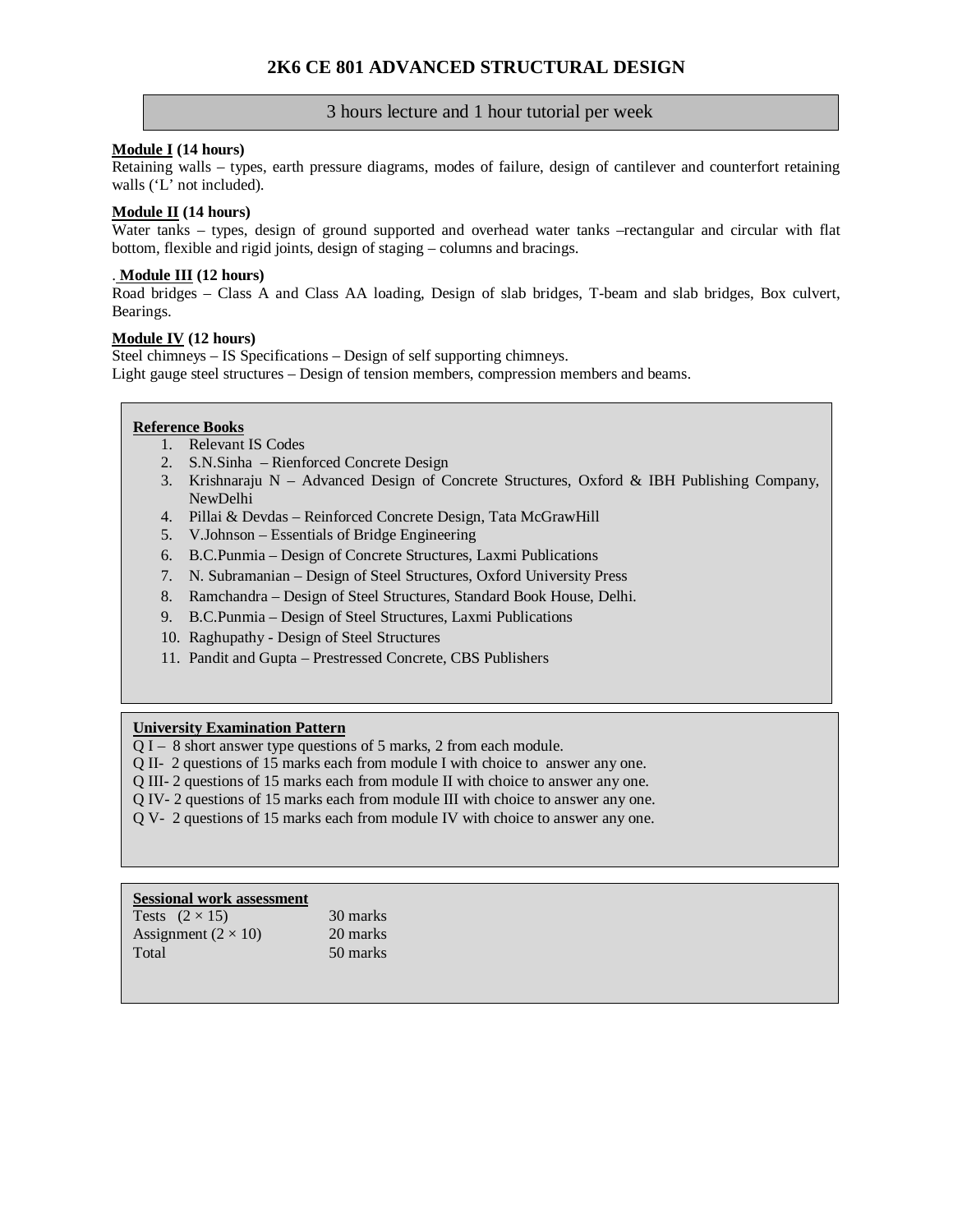# **Module I (13 hours)**

**Construction methods**: –Tenders-earnest money deposit-security deposit-Contract-Contract documentsmeasurements-standardisation- organisation at national and international level (BIS &ISO)-role of certification.

# **Module II (13hours)**

**Construction Equipment**: Factors for selection of equipment - equipment for excavation and transportation of earth-hauling equipment-hoisting equipment-pile foundation and pile driving equipment-concrete mixing plant.

# **Module III (13 hours)**

Project planning – scheduling –controlling-bar chart-milestone chart-PERT network-elements of net workassumptions –errors.

# **Module IV (13 hours)**

PERT-Time estimates-Time computation-Net work analysis CPM-Process- networks-activity time estimate –float- critical activityes and critical path.

# **Reference Books**

1.Peurifoy R L,Ledbelter W B, Construction equipement&Methods,MGM Publishers. 2.B.C.Punmia,K.K KHANDELWAL,Project planning and control with PERT and CPM,Laxmi Publications 3.IS1200(1968),Methods of measurements of building and civil engineering works. 4.Verma L.C,Standardisation-A new Discipline.

5.VaziraniV.N & Chandola S P,Heavy constructions

# **University Examination Pattern**

Q I – 8 short answer type questions of 5 marks, 2 from each module.

Q II- 2 questions of 15 marks each from module I with choice to answer any one.

Q III- 2 questions of 15 marks each from module II with choice to answer any one.

Q IV- 2 questions of 15 marks each from module III with choice to answer any one.

Q V- 2 questions of 15 marks each from module IV with choice to answer any one.

| Tests $(2 \times 15)$        | 30 marks |
|------------------------------|----------|
| Assignment $(2 \times 10)$ – | 20 marks |
| Total                        | 50 marks |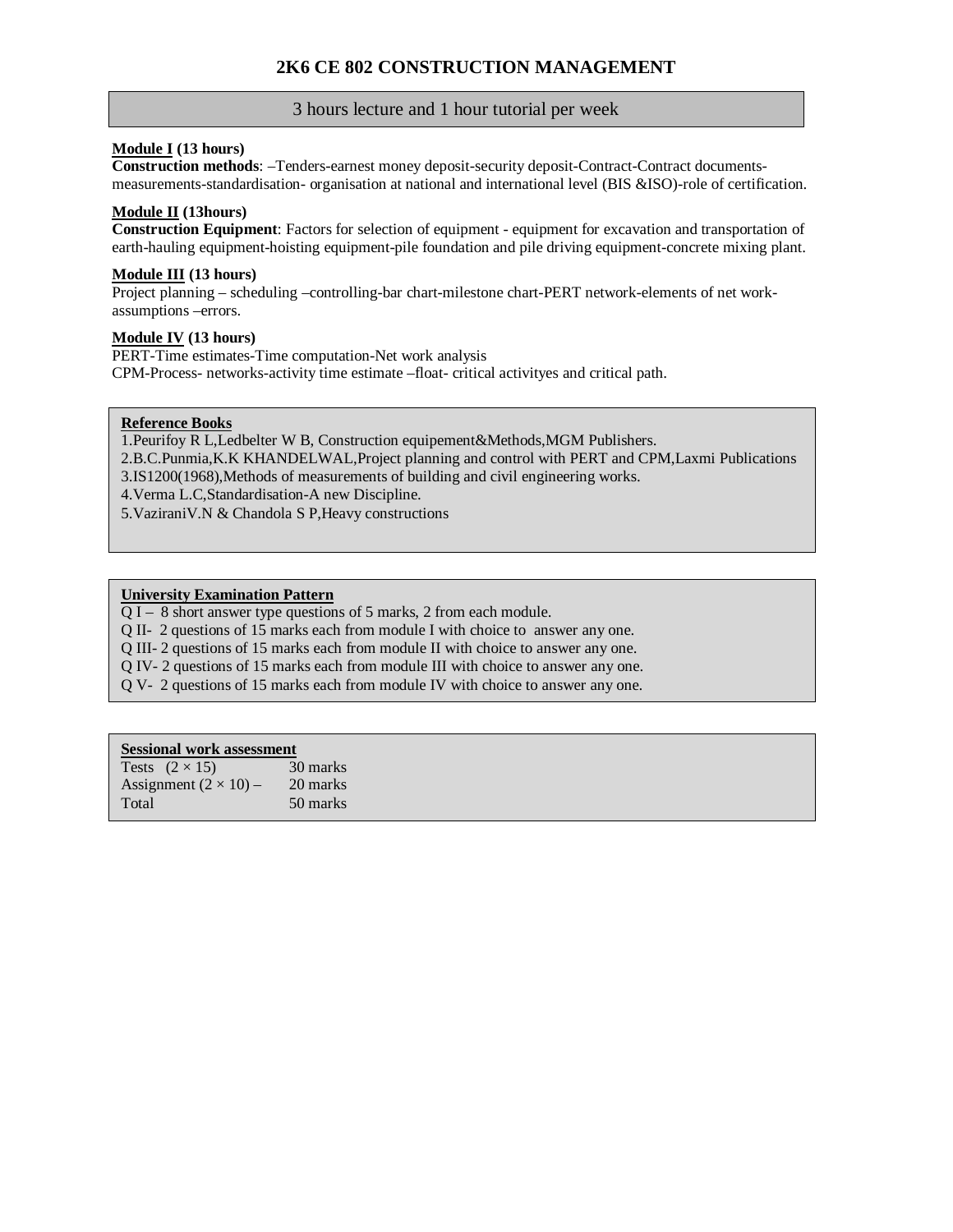# **Module I (15 hours)**

**Geometric design of railways:** introduction - typical cross - section - various gauges - coning of wheels and tilting of rails - functions and requirements of component parts of a railway track - creep of rails - geometrical design of railway track - horizontal curves - radius - superelevation - cant deficiency - transition curves - safe speed on curves - different types of gradients - grade compensation - worked out problems

**Railway operation and control:** points and crossings and their design - track junctions and simple track layouts details of different types of stations and yards - signaling and interlocking - control of train movements - absolute block system - automatic block system and CTC system

# **Module II (14 hours)**

**Railway construction and maintenance:** construction of railway track-earthwork - plate laying and packing maintenance of track-alignment - gauge - renewal of component parts and drainage - modern methods of track maintenance

**Tunneling:** tunnel alignment and grade - size and shape of a tunnel - methods of tunneling in hard rocks - full face method - heading and bench method - drift method - different methods of tunneling in soft soils including compressed air and shield tunneling - shafts in tunnels - ventilation of tunnel and various methods - lining of tunnels - drainage and lighting of tunnels- Micro Tunneling – Trenchless technology.

# **Module III (11 hours)**

**Principles of transportation economics:** classification of transportation technology - inter-modal coordination salient features of first, second and third road development plans in India - worked out problems - planning surveys and master plan preparation

**Transport economics:** principles of economic evaluation - road user costs - vehicle operation costs-fixed and variable - road user benefits - methods of economic evaluation - annual cost - rate of return and benefit-cost ratio methods - worked out problems

# **Module 1V (12 hours)**

**Docks and harbours:** classification of harbours - effect of tides, waves and wind in the location and design of harbour - component parts of harbours - site selection - principles of design - construction and maintenance of wet and dry docks - breakwaters - brief study of harbour appurtenances such as lock and lock gates - quays - jetties landing piers - fenders - dolphins - slip ways - aprons - transit sheds - ware houses - navigational aids such as lighthouse - buoys - beacons - study of some important Indian harbours.

# **Text Books**

- 1. S. C. Rangwala, Railway Engineering, Charter Publishing House.
- 2. Saxena, Arora, Railway Engineering, Dhanpat Rai & Sons.
- 3. R. Srinivasan, Harbour, Dock & Tunnel Engineering, Charter Publishing House.
- 4. S. P. Bindra, A course in Docks and Harbour Engineering, Dhanpat Rai & sons.
- 5. Khanna S. K. & Justo C. E. G, Highway Engineering, Nem Chand Publishing House, Roorkee.

# **Reference Books**

- 1. Anita K.F., Railway Track, New Book Company Pvt. Ltd.1960
- 2. Agarwal M.M., Railway Engineering, Prabha and Co.
- 3. Quinn A.D., Design & Construction of Ports & Marine Structures, McGraw Hill

# **University Examination Pattern**

- Q I 8 short answer type questions of 5 marks, 2 from each module.
- Q II- 2 questions of 15 marks each from module I with choice to answer any one.
- Q III- 2 questions of 15 marks each from module II with choice to answer any one.
- Q IV- 2 questions of 15 marks each from module III with choice to answer any one.
- Q V- 2 questions of 15 marks each from module IV with choice to answer any one.

| 30 marks |
|----------|
| 20 marks |
| 50 marks |
|          |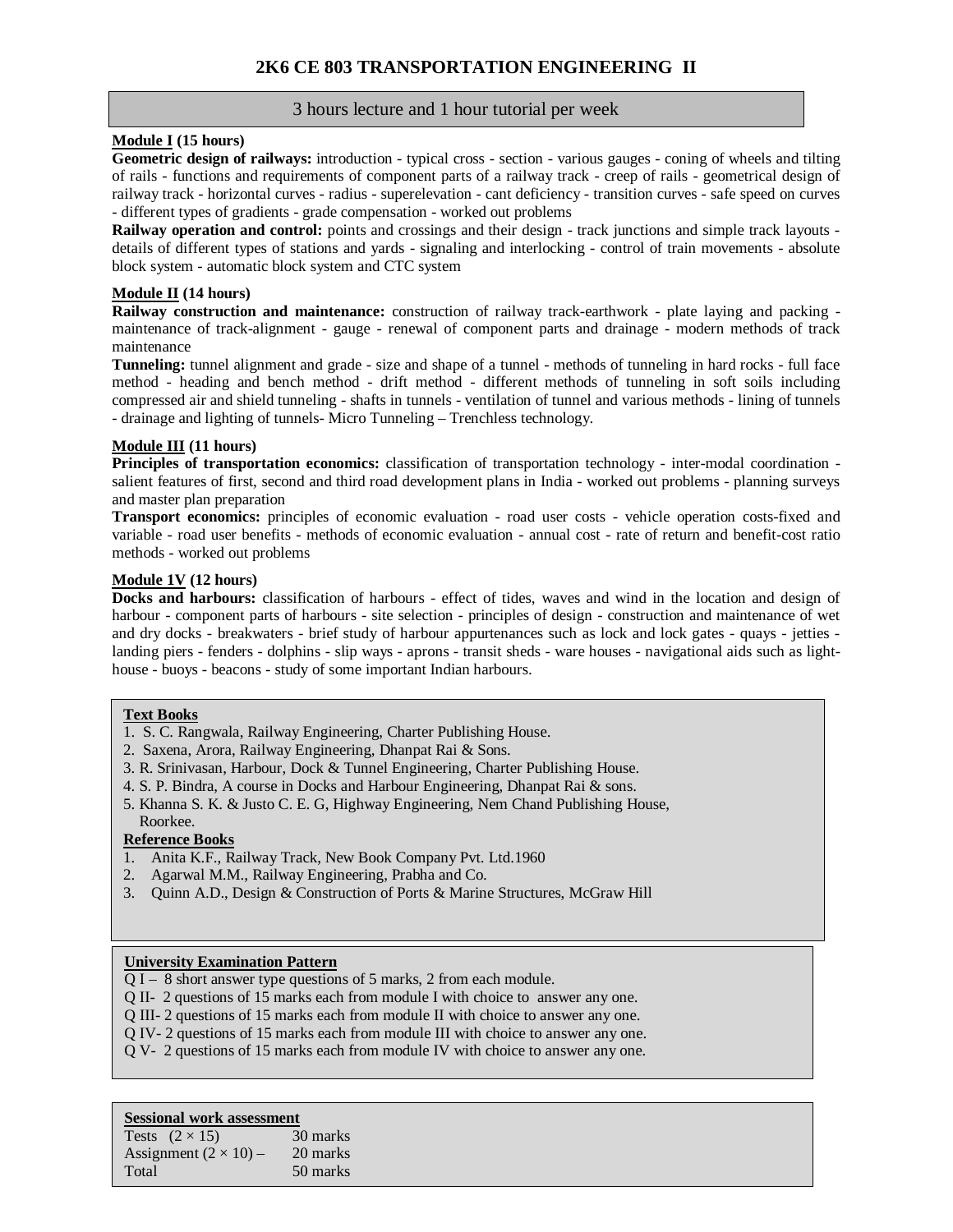# **2K6 CE 804 DESIGN OF HYDRAULIC STRUCTURES**

# 3 hours lecture and 1 hour tutorial per week

# **Module I (13 Hours)**

**Tank structures** surplus and outlet works- surplus weir- surplus escape- flush escape- tank sluice – design of surplus weir, tank sluice and direct sluice – canal outlets- types-

# **Module I (13 Hours)**

**Canal structures** canal falls- necessity and selection criteria- design of syphon well drop, trapezoidal notch drop and glacis type drop

# **Module III (13 Hours)**

**Diversion head works** site selection and design of weirs and barrages- design of cross and head regulators

# **Module IV (13 Hours)**

**Cross drainage** works types of cross drainage works- selection criteria- design of aqueduct- siphon aqueduct(type II and type III) - super passage and canal syphon

# **Reference Books**

- 1. Satya Narayana murty Challa, Water resources engineering principles and practice, New age international
- 2. Varshney.R.S, Theory and design of irrigation structures, Laxmi publishers
- 3. Punmia.B.C, Irrigation and water power engineering, Laxmi publishers
- 4. Modi.P .N Irrigation water resources and water power, Standard publishers
- 5. S. K. Garg, Irrigation engineering and hydraulic structures, Standard publishers

# **University Examination Pattern**

Q I – 8 short answer type questions of 5 marks, 2 from each module.

Q II- 2 questions of 60 marks each from any two separate module with choice to answer any one (includes design and drawing).

**Sessional work assessment**<br>Tests  $(2 \times 15)$  30 marks Tests  $(2 \times 15)$  30 marks<br>Assignment  $(2 \times 10)$  – 20 marks Assignment  $(2 \times 10)$  – Total 50 marks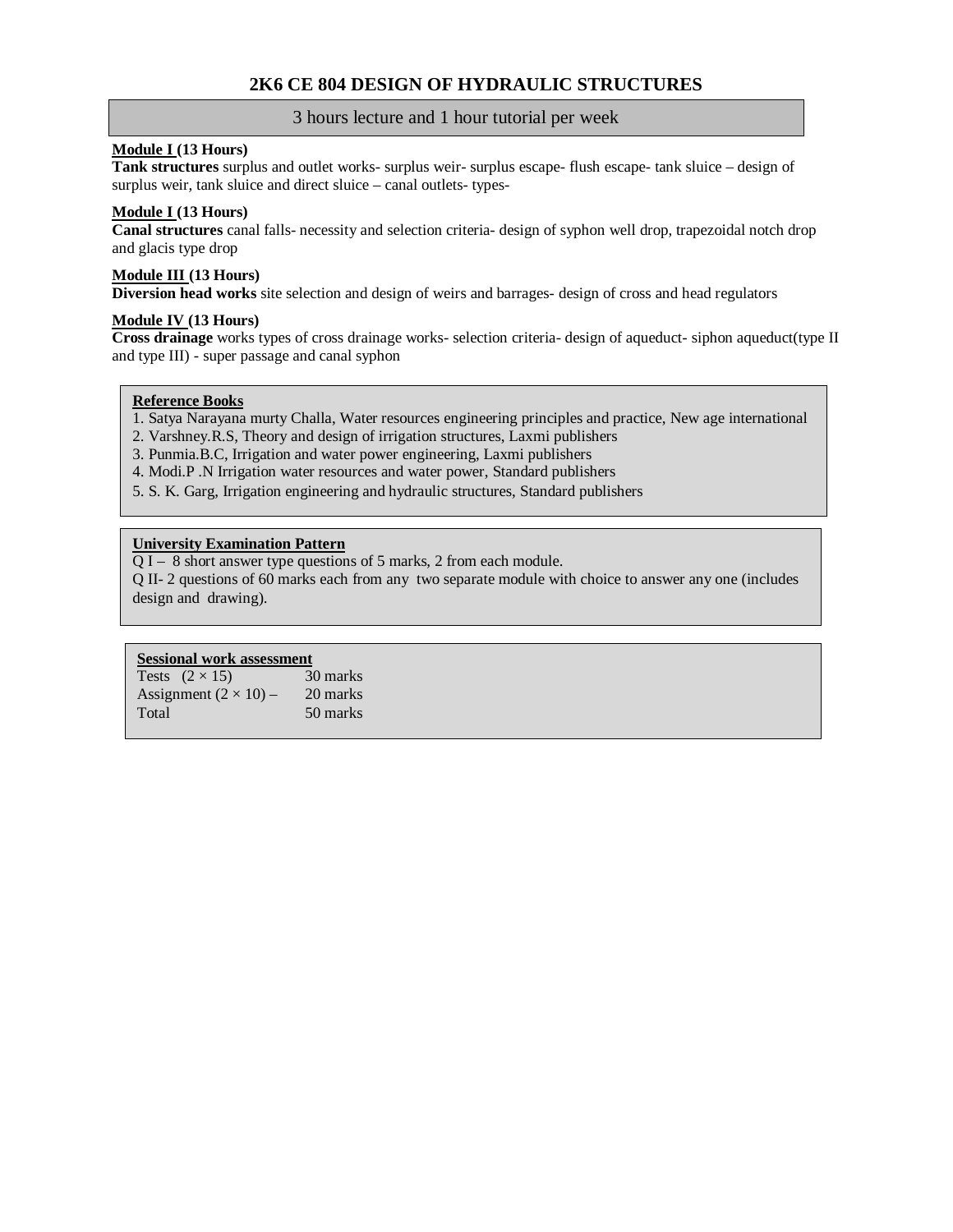# **2K6 CE 805 (A) INDUSTRIAL WATER POLLUTION**

3 hours lecture and 1 hour tutorial per week

# **Module I (13 hours)**

Effect on discharge of industrial waste water on streams and environment - importance and scope. Problems involved in treatment- variation in quality and quantity of industrial waste water- Indian standard for discharge of treated waste water in to municipal sewer and natural water course- Sampling of waste water, representative sample, grab and composite sample.

# **Module II (13 hours)**

Approaches to minimization – good house keeping, equalization and neutralization by mixing of different schemes- Recycling of waste water streams- Process modification in terms of raw materials and chemical used-Treatment of Industrial waste- removal of dissolved and suspended solids, organic waste treatment processes sludge treatment and handling.

# **Module III (13 hours)**

General approaches for handling the treatment of specific characteristics of industrial waste water- shock loads, colours, toxic metal ions- refractory substances- growth inhibiting substances such as insecticides- higher concentration nutrients oil and gases- suspended solids- BOD- hot waste and wastes with acidity , alkalinity.

# **Module IV(13 hours)**

Process flow diagrams, characteristics and treatment of various industrial wastes of major industries- Textile industry- Industrial waste of pulp and paper - sugar mills- distillery- dairy, pharmaceutical- electroplating etc.

# **Reference Books**

- 1. Besselieure, E.B. and Schwartz, M., "The Treatment of Industrial Wastes", McGraw Hill Kogakusha Ltd., New Delhi.
- 2. Nemerow, N.L., "Industrial water Pollution, Ann Arbour", New York, 1978.
- 3. Nemerow, Theory and Practices of Industrial Waste Treatment, Addison Wiley
- 4. Guruham C.B., "Principles of Industrial Waste Engineering"

# **University Examination Pattern**

- Q I 8 short answer type questions of 5 marks, 2 from each module.
- Q II- 2 questions of 15 marks each from module I with choice to answer any one.
- Q III- 2 questions of 15 marks each from module II with choice to answer any one.
- Q IV- 2 questions of 15 marks each from module III with choice to answer any one.
- Q V- 2 questions of 15 marks each from module IV with choice to answer any one.

| Tests $(2 \times 15)$        | 30 marks |
|------------------------------|----------|
| Assignment $(2 \times 10)$ – | 20 marks |
| Total                        | 50 marks |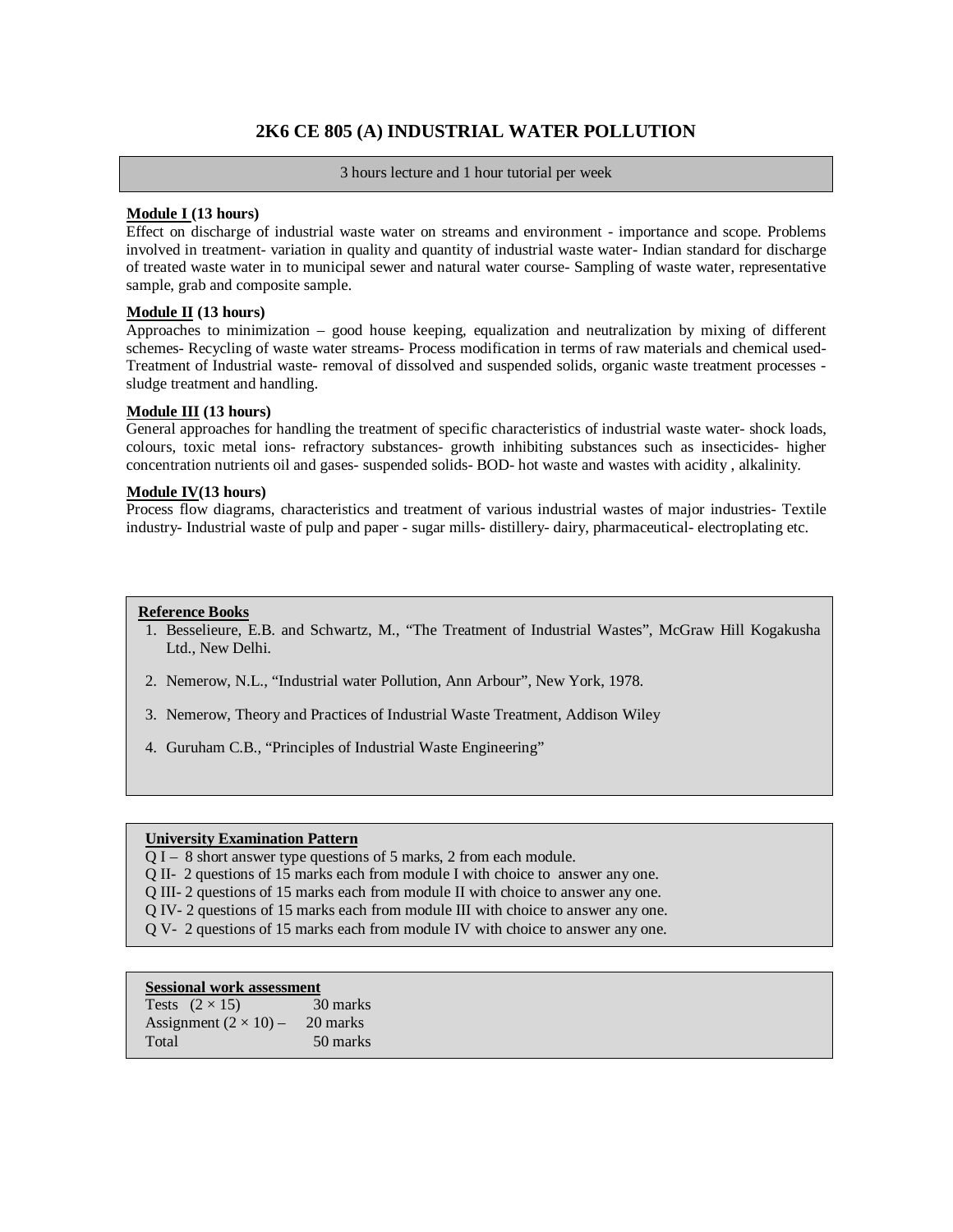# **2K6 CE 805 (B) HIGHWAYS & AIRPORT PAVEMENT DESIGN**

# 3 hours lecture and 1 hour tutorial per week

# **Module I (13 hours)**

**Introduction:** types and component parts of pavements - factors effecting design and performance of pavements comparison between highway and airport pavements - functions and significance of sub grade properties - various methods of assessment of sub grade soil strength for pavement design - cause and effects of variations in moisture content and temperature - depth of frost penetration - mix design procedures in mechanical stabilization of soils design of bituminous mixes by Marshall, Hubbard - field and Hveem's methods

# **Module II (13 hours)**

**Stress analyses and methods of flexible pavement design:** stresses and deflections in homogeneous masses burmister 2 layer and 3 layer theories - wheel load stresses - ESWL of multiple wheels - repeated loads and EWL factors - empirical, semi - empirical and theoretical approaches for flexible pavement design - group index, CBR, triaxial, mcleod and burmister layered system methods

# **Module III (13 hours)**

**Stresses analyses and methods of rigid pavement design:** types of stresses and causes - factors influencing stresses, general conditions in rigid pavement analysis – ESWL- wheel load stresses - warping stresses - friction stresses - combined stresses - functions of various types of joints in cement concrete pavements –joint spacings design of slab thickness - design and detailing of longitudinal, contraction and expansion joints - IRC methods of Design.

# **Module IV (13 hours)**

**Construction techniques, Specifications &Pavement evaluation:** structural and functional requirements of flexible and rigid pavements – Quality control tests for highway pavements – construction equipments and specifications for stabilized and bituminous roads –types of bituminous surface treatment – construction equipments and specifications for cement concrete roads - pavement distress - evaluation of pavement structural condition by Benkelman beam rebound deflection and plate load tests - introduction to design of pavement overlays and the use of geosynthetics.

# **Text Books**

1.Yoder and Witezak, Principles of Pavement design, John Wiley and sons, second edition,1975.

2.Yang, Design of functional pavements, McGraw- Hill.

3.Khanna S. K. & Justo C. E. G., Highway Engineering, Nemchand & Bros.

4.Bindra B. S., Highway Engineering, Danpat rai and Sons.

# **Reference Books**

1. Yang, *'*Design of Functional Pavements', McGraw Hill

2.IRC: 37 - 2001, *'*Guidelines for the Design of Flexible Pavements'

3.IRC: 58 – 2002, 'Guidelines for the Design of Rigid Pavements'

4.David Croney, 'The Design & Performance of Road pavements', HMSO publications

5.Hass & Hudson, 'Pavement Management System', McGraw Hill Book Co.

# **University Examination Pattern**

Q I – 8 short answer type questions of 5 marks, 2 from each module.

- Q II- 2 questions of 15 marks each from module I with choice to answer any one.
- Q III- 2 questions of 15 marks each from module II with choice to answer any one.
- Q IV- 2 questions of 15 marks each from module III with choice to answer any one.
- Q V- 2 questions of 15 marks each from module IV with choice to answer any one.

### **Sessional work assessment**

Tests  $(2 \times 15)$  30 marks Assignment  $(2 \times 10)$  – 20 marks Total 50 marks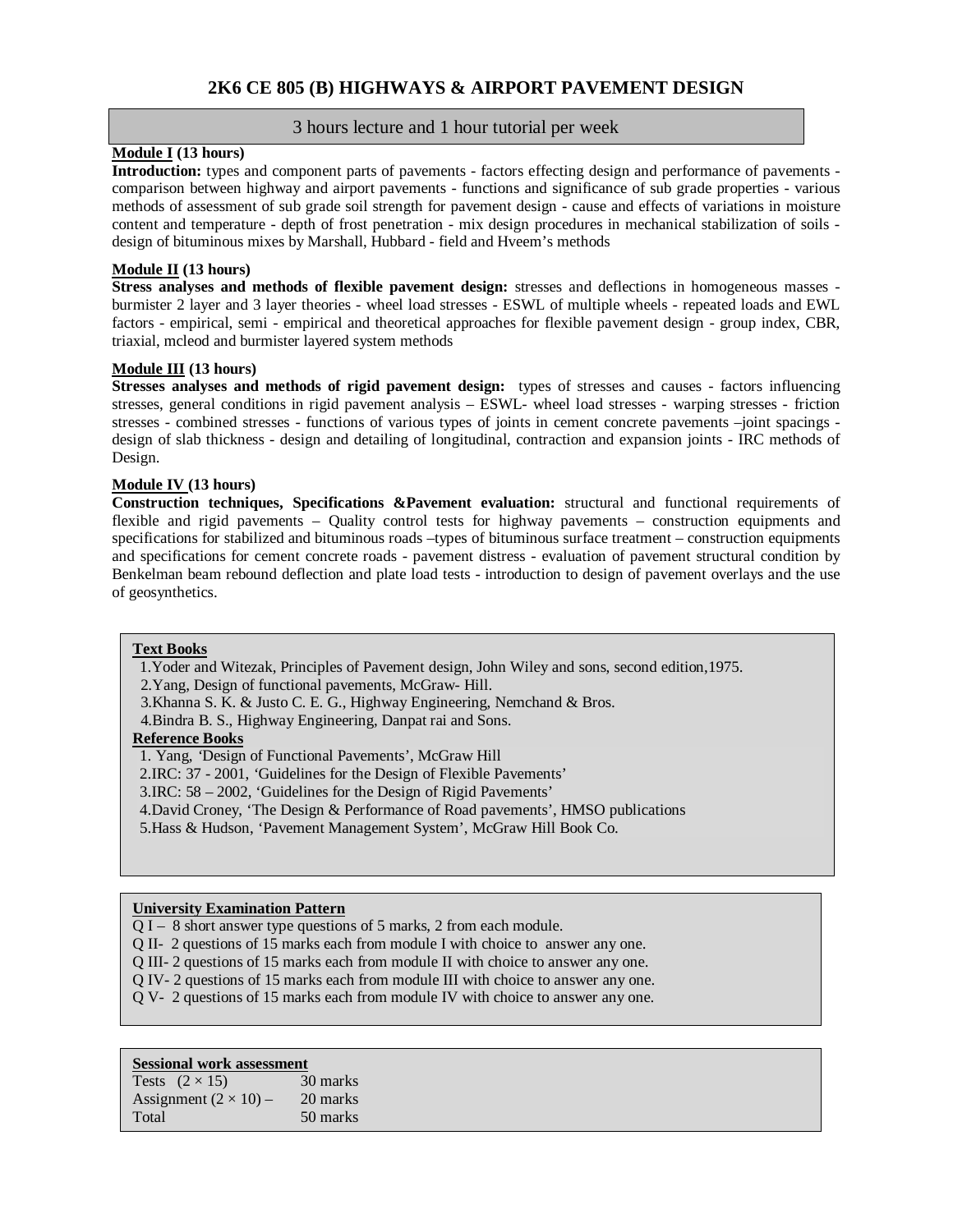# **Module I (13 hours)**

**Introduction to optimization** Historical development- engineering applications of optimization- formulation of design problems as mathematical programming problems- classification of optimization problems- classical optimization techniques-multivariable optimization with no, equality and inequality constraints- solution by the method of Lagrange multipliers- Kuhn Tucker conditions.

# **Module II (13 hours)**

**Linear programming and advanced topics** basic concepts of simplex method, simplex algorithm- two phases of simplex method- revised simplex method- duality in linear programming-decomposition principle- post optimality analysis - quadratic programming- - parametric programming- bounded variable problems

# **Module III (13 hours)**

**Nonlinear programming** gradient and Hessian of function- unimodal function- convex and concave functionsunconstrained optimization techniques- steepest descent methods- conjugate gradient method- Newton's method-Marquardt method- constrained optimization- random search methods- sequential linear programming method.

# **Module IV (13 hours)**

**Dynamic programming** introduction- multistage design processes – suboptimization and principle of optimalitycomputational procedures.

**Further topics in optimization** genetic algorithms-simulated annealing- neural network based optimization-fuzzy optimization

# **Reference Books**

- 1. Singiresu. S. Rao, Engineering optimization theory and practice, New age international
- 2. Jasbir. S. Arora, Introduction to optimum design, Academic press Elsevier
- 3. Bazarra. M. S, Jarvis. J. J & Sherali. H. D, Linear programming and network problems, John Wiley
- 4. Bazarra. M. S, Sherali. H. D. & Shetty. M. M, Nonlinear programming Theory and algorithms, John Wiley
- 5. R.L. Fox. Optimization methods for engineering design. Addison Wesley Pub
- 6. Taha. H.A, Operational research an introduction
- 7. T. Ross, Fuzzy logic with engineering applications, McGraw Hill

# **University Examination Pattern**

 $\overline{Q I - 8}$  short answer type questions of 5 marks, 2 from each module.

- Q II- 2 questions of 15 marks each from module I with choice to answer any one.
- Q III- 2 questions of 15 marks each from module II with choice to answer any one.
- Q IV- 2 questions of 15 marks each from module III with choice to answer any one.
- Q V- 2 questions of 15 marks each from module IV with choice to answer any one.

| Tests $(2 \times 15)$        | 30 marks |
|------------------------------|----------|
| Assignment $(2 \times 10)$ – | 20 marks |
| Total                        | 50 marks |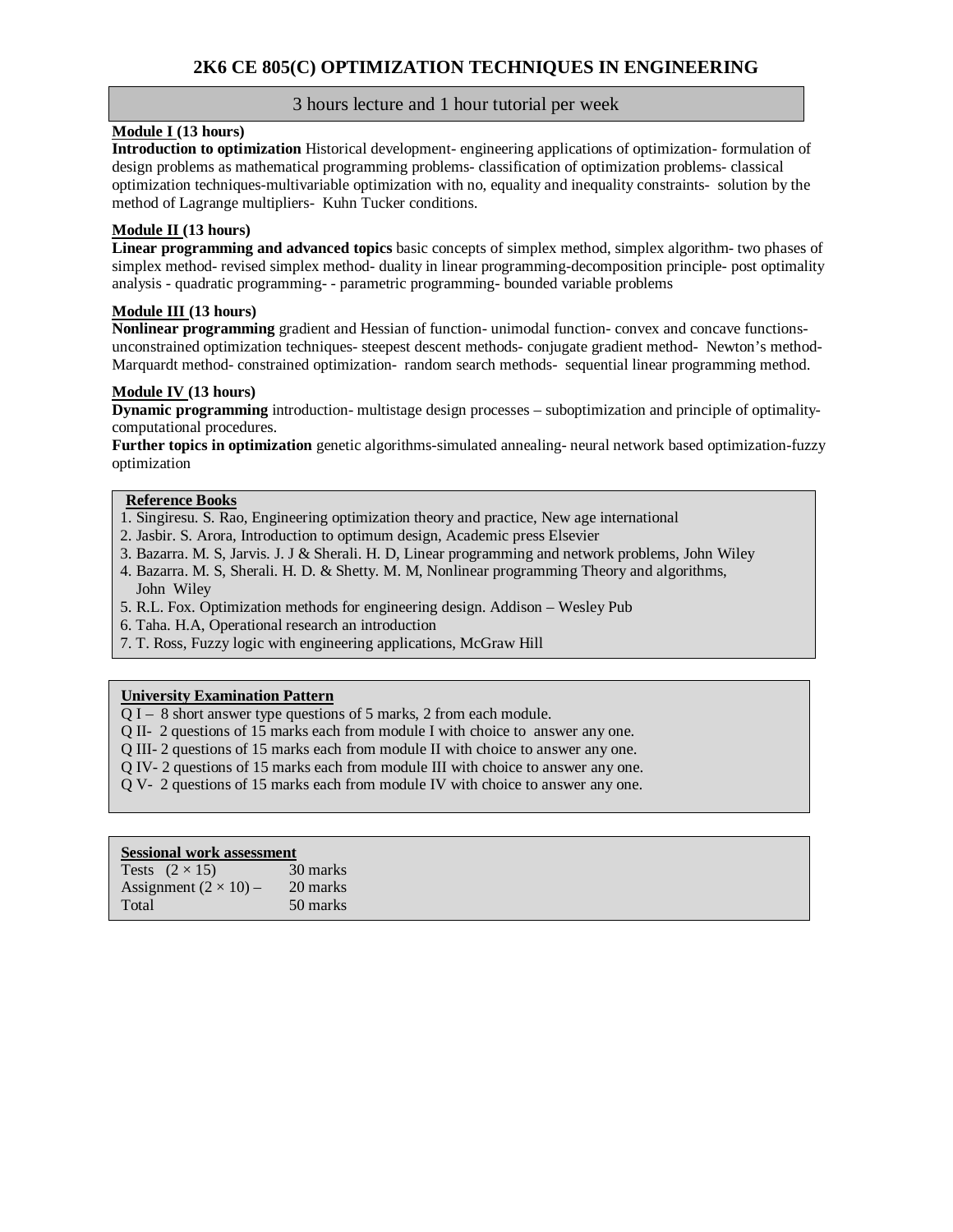# **2K6 CE 805 (D) FINITE ELEMENT METHOD**

### 3 hours lecture and 1 hour tutorial per week

# **Module 1 (13 hours)**

Historical background – Matrix approach – Application to the continuum – Discretisation – Matrix algebra – Gaussian elimination – Governing equations for continuum – Classical Techniques in FEM – Weighted residual method – Ritz method

### ONE DIMENSIONAL PROBLEMS

Finite element modeling – Coordinates and shape functions- Potential energy approach – Galerkin approach – Assembly of stiffness matrix and load vector – Finite element equations – Quadratic shape functions – Applications to plane trusses

# **Module 2 (13 hours)**

# TWO DIMENSIONAL CONTINUUM

Introduction – Finite element modelling – Scalar valued problem – Poisson equation –Laplace equation – Triangular elements – Element stiffness matrix – Force vector – Galerkin approach - Stress calculation – Temperature effects

# **Module 3 (13 hours)**

# AXISYMMETRIC CONTINUUM

Axisymmetric formulation – Element stiffness matrix and force vector – Galerkin approach – Body forces and temperature effects – Stress calculations – Boundary conditions – Applications to cylinders under internal or external pressures – Rotating discs

# **Module 4 (13 hours)**

# ISOPARAMETRIC ELEMENTS FOR TWO DIMENSIONAL CONTINUUM

The four node quadrilateral – Shape functions – Element stiffness matrix and force vector – Numerical integration - Stiffness integration – Stress calculations – Four node quadrilateral for axisymmetric problems.

### **Text Books**

- 1.Robert D. Cook, David S. Malkus, Michael E. Plesha, Robert J. Witt, "Concepts and Applications of Finite Element Analysis", Fourth Edition, 2007.
- 2. David V Hutton "Fundamentals of Finite Element Analysis"2004. McGraw-Hill Int. Ed.

# **Reference Books**

- 1. Rao S.S., The Finite Element Method in Engineering, Elsevier Science, 2008
- 2. Logan D.L., A First course in the Finite Element Method, Third Edition, Cengage Learning, 2008.
- 3. Chandrupatla T.R., and Belegundu A.D., Introduction to Finite Elements in Engineering, Pearson Education 2002, 3rd Edition.
- 4. Reddy J.N., An Introduction to Finite Element Method, Tata McGraw Hill, 2008.

### **University Examination Pattern**

- Q I 8 short answer type questions of 5 marks, 2 from each module.
- Q II- 2 questions of 15 marks each from module I with choice to answer any one.
- Q III- 2 questions of 15 marks each from module II with choice to answer any one.
- Q IV- 2 questions of 15 marks each from module III with choice to answer any one.
- Q V- 2 questions of 15 marks each from module IV with choice to answer any one.

| Tests $(2 \times 15)$        | - | 30 marks |
|------------------------------|---|----------|
| Assignment $(2 \times 10)$ – |   | 20 marks |
| Total                        |   | 50 marks |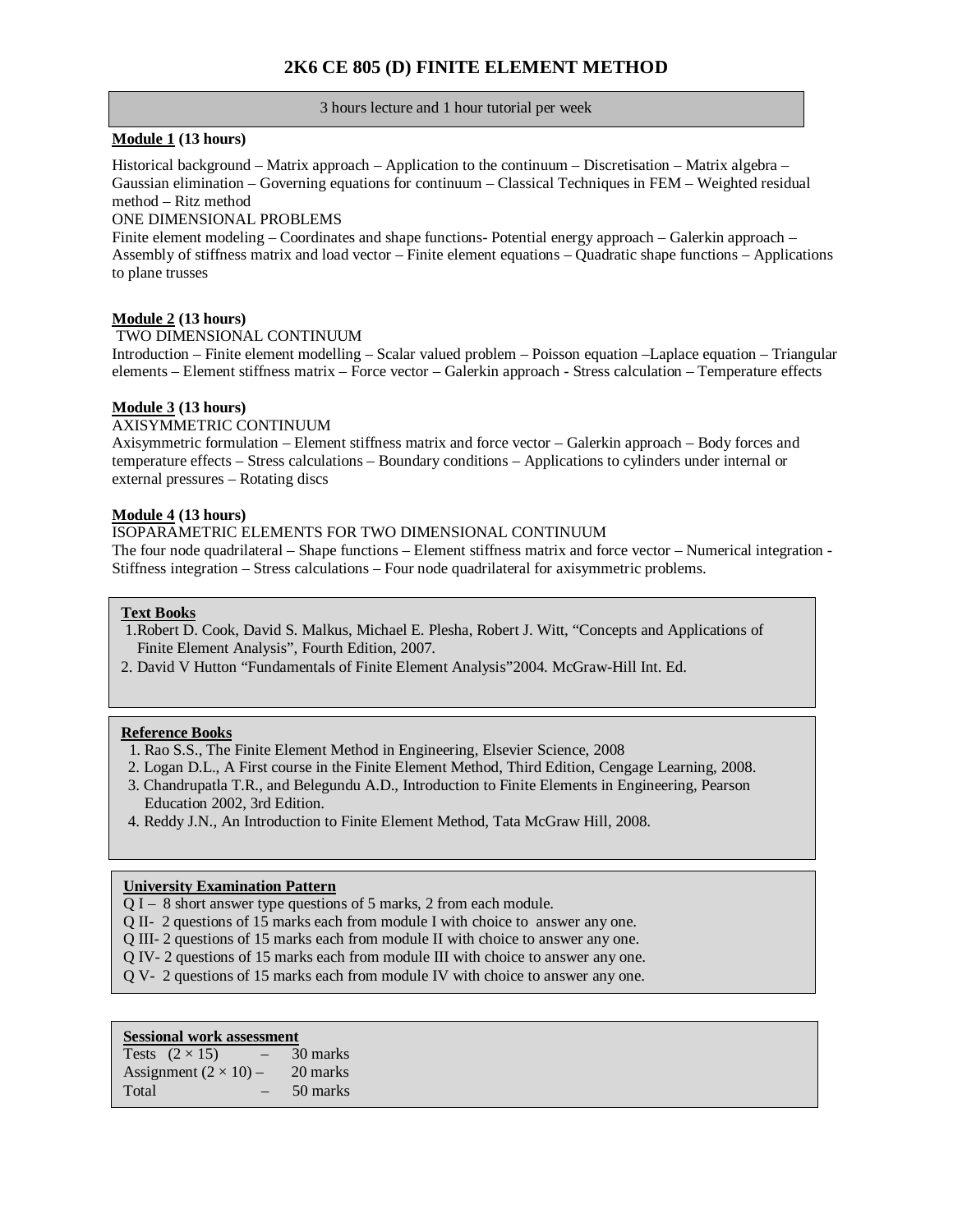# **2K6 CE 806 (P) SEMINAR**

# 4 hours per week

Individual students should be asked to choose a topic in any field of civil engineering, preferably from outside the B.Tech syllabus and give a seminar on that topic for about thirty minutes - a committee consisting of at least three faculty members (preferably specialised in different fields of civil engineering) should assess the presentation of the seminars and award the marks to the students - each student should be asked to submit two copies of a write up of his seminar talk - one copy should be returned to the student after duly certifying it by the chairman of the assessing committee and the other kept in the departmental library.

| <b>Sessional work assessment</b> |                                 |          |
|----------------------------------|---------------------------------|----------|
| Presentation                     | $\qquad \qquad -$               | 30 marks |
| Report                           | $\hspace{0.1mm}-\hspace{0.1mm}$ | 20 marks |
| Total                            | $\overline{\phantom{m}}$        | 50 marks |
|                                  |                                 |          |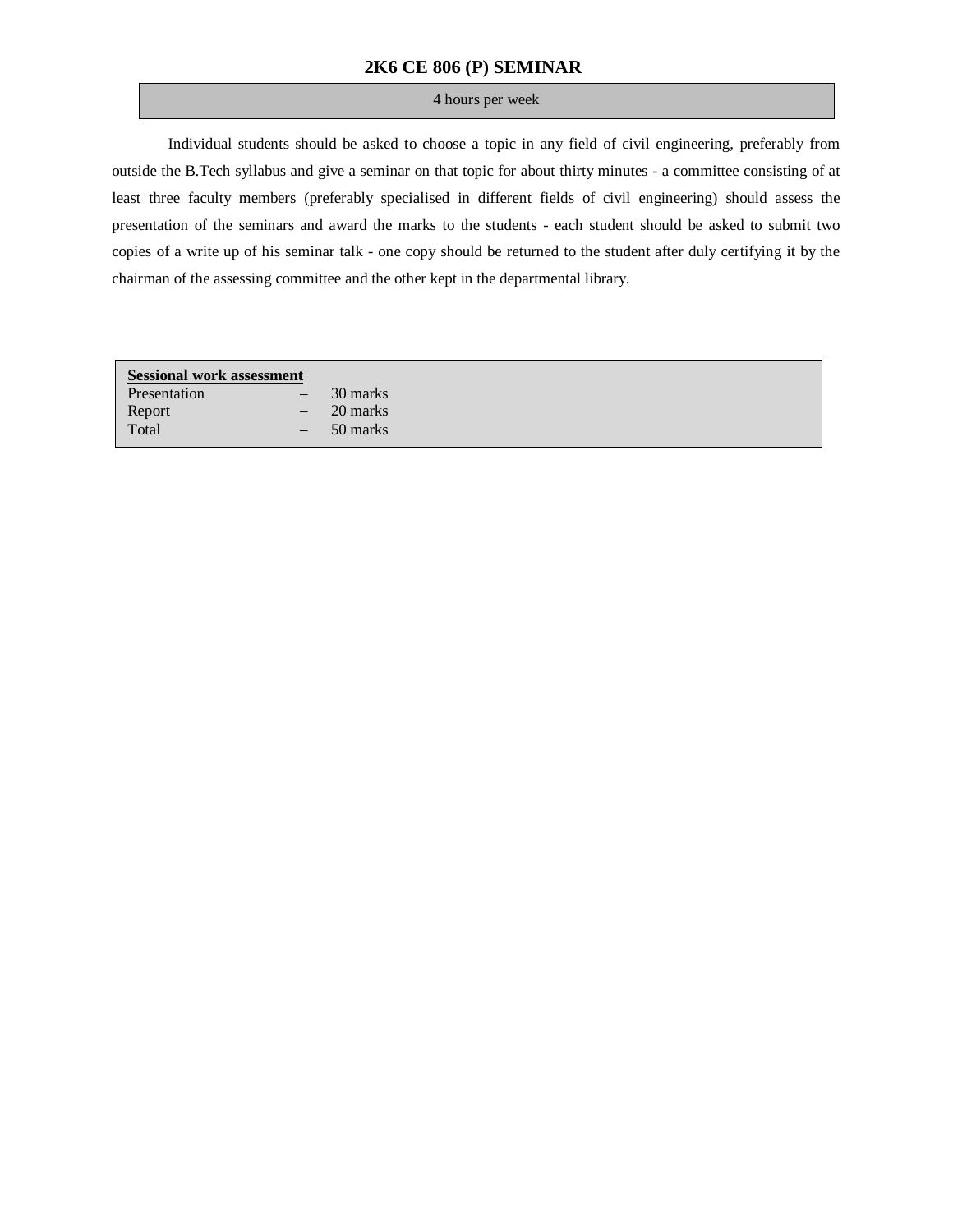# **2K6 CE 807(P) PROJECT & INDUSTRIAL TRAINING**

### 6 hours per week

The project work can be a design project - experimental project - field surveying or computer oriented on any of the topics of civil engineering interest - it can be allotted us a group project consisting of a maximum number of three to five students.

All students shall undergo an industrial training programme either by attending training program for a minimum of five days in a registered construction industry/ construction site/Govt. establishment/Research institute or by visiting at least five reputed construction industries/Engineering establishments. They have to submit a report of the industrial training program.

The assessment of all the projects should be done at the end of the semester by a committee consisting of three or four faculty members specialised in the various fields of civil engineering - the students will present their project work before the committee - the project guides will award the marks for the individual students in a project maintaining the group average. Each group will submit the copies of the completed project report signed by the guide to the department - the head of the department will certify the copies and return them to the students - one copy will be kept in the departmental library.

| <b>Sessional work assessment</b> |                          |           |  |
|----------------------------------|--------------------------|-----------|--|
| Project work                     | $\overline{\phantom{m}}$ | 75 marks  |  |
| <b>Industrial Training</b>       | $\overline{\phantom{m}}$ | 25 marks  |  |
| Total                            |                          | 100 marks |  |
|                                  |                          |           |  |